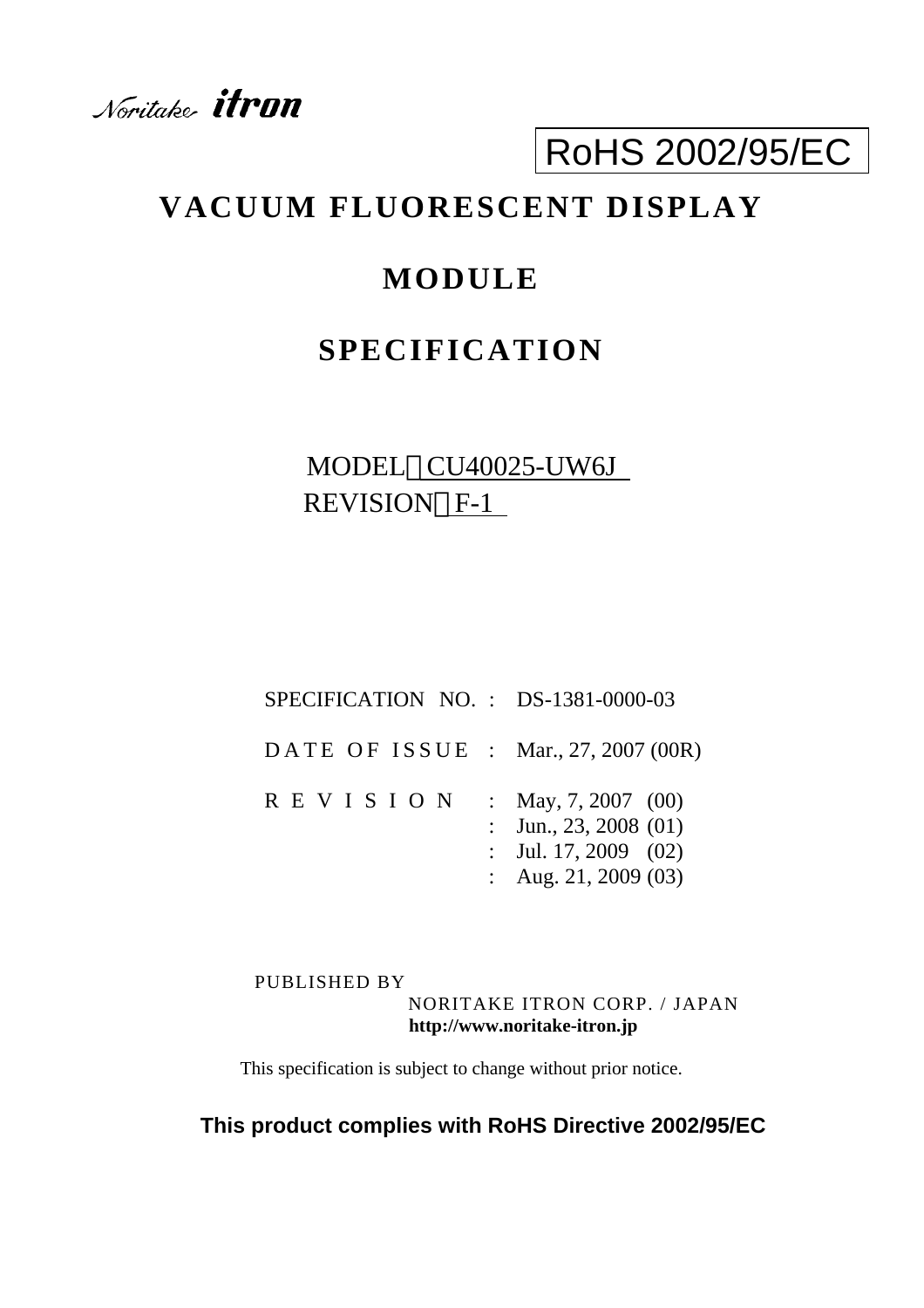#### 1. General Description

- 1.1 Application: Readout of computer, micro-computer, communication terminal and automatic instruments.
- 1.2 Construction: Single board display module consists of 80 characters (2 x 40) VFD, a controller which includes character generator ROM, and RAM, and a DC/DC converter.
- 1.3 Scope: Interface level is TTL-8/4 bit parallel and CMOS synchronous serial. +5V single power supply is required.
- 1.4 Weight: About 76 g
- 2. Absolute Maximum Ratings

| Parameter                   | Symbol | Min. | $T_{\rm VP.}$ | Max.      | "Init | Condition |
|-----------------------------|--------|------|---------------|-----------|-------|-----------|
| <b>Power Supply Voltage</b> | VCC    |      |               | 5.5       | VDC   |           |
| Logic Input Voltage         |        |      |               | $VCC+0.3$ | VDC   |           |

### 3. Electrical Ratings

Measuring Conditions : TA (Ambient temperature)=25 degree

| Parameter                                 |         | Symbol           | Min.       | $\tau_{yp.}$ | Max.       | Unit       | Condition   |  |
|-------------------------------------------|---------|------------------|------------|--------------|------------|------------|-------------|--|
| Logic Input Voltage<br>DB0-DB7, RS,       | "H"     | V <sub>IH1</sub> | 2.0        |              | <b>VCC</b> | <b>VDC</b> | $VCC - VSS$ |  |
| $R/\overline{W}(WR)$ , E(RD),<br>SCK, STB | "L"     | VII1             | <b>VSS</b> |              | 0.8        |            | $= 5.0V$    |  |
| Logic Input Voltage                       | "H"     | VIH <sub>2</sub> | $0.7$ VCC  |              | <b>VCC</b> | <b>VDC</b> | $VCC - VSS$ |  |
| SI/SO                                     | "L"     | VIL2             | <b>VSS</b> |              | $0.3$ VCC  |            | $= 5.0V$    |  |
| Power supply Voltage                      | VCC-VSS | 4.75             | 5.00       | 5.25         | <b>VDC</b> |            |             |  |

#### 4. Electrical Characteristics

Measuring Conditions: TA (Ambient temperature)=25degree, Vcc=5.0VDC

| Parameter                | Symbol           | Min.       | Typ.      | Max. | Unit | Condition   |               |
|--------------------------|------------------|------------|-----------|------|------|-------------|---------------|
|                          | "H"              | <b>VOH</b> | $VCC-0.8$ |      |      | <b>VDC</b>  | $IOH = -4 mA$ |
| Logic Output Voltage     | "L"              | VOL        |           |      | 0.6  |             | $IoL = 4 mA$  |
|                          | "H"              | <b>VOH</b> | $VCC-0.5$ |      |      | <b>VDC</b>  | $IOH = -2 mA$ |
|                          | "L"              | VOL        |           |      | 0.5  |             | $IoL = 2 mA$  |
| Power Supply Current 1   | ICC <sub>1</sub> |            | 300       | 390  | mA   | Display ON  |               |
| Power Supply Current 2   | ICC <sub>2</sub> |            | 5         | 10   | mA   | Display OFF |               |
| <b>Power Consumption</b> |                  |            |           | 1.5  | 1.95 | W           | Display ON    |

Note: ICC1 shows the current, when all dots are turned on.

Slow rise up power supply may cause a failure of Power-on reset which is explained in "8.2 Power-on reset". Less than 50 ms power rising time is recommended. ICC might be anticipated twice as usual at power on rush.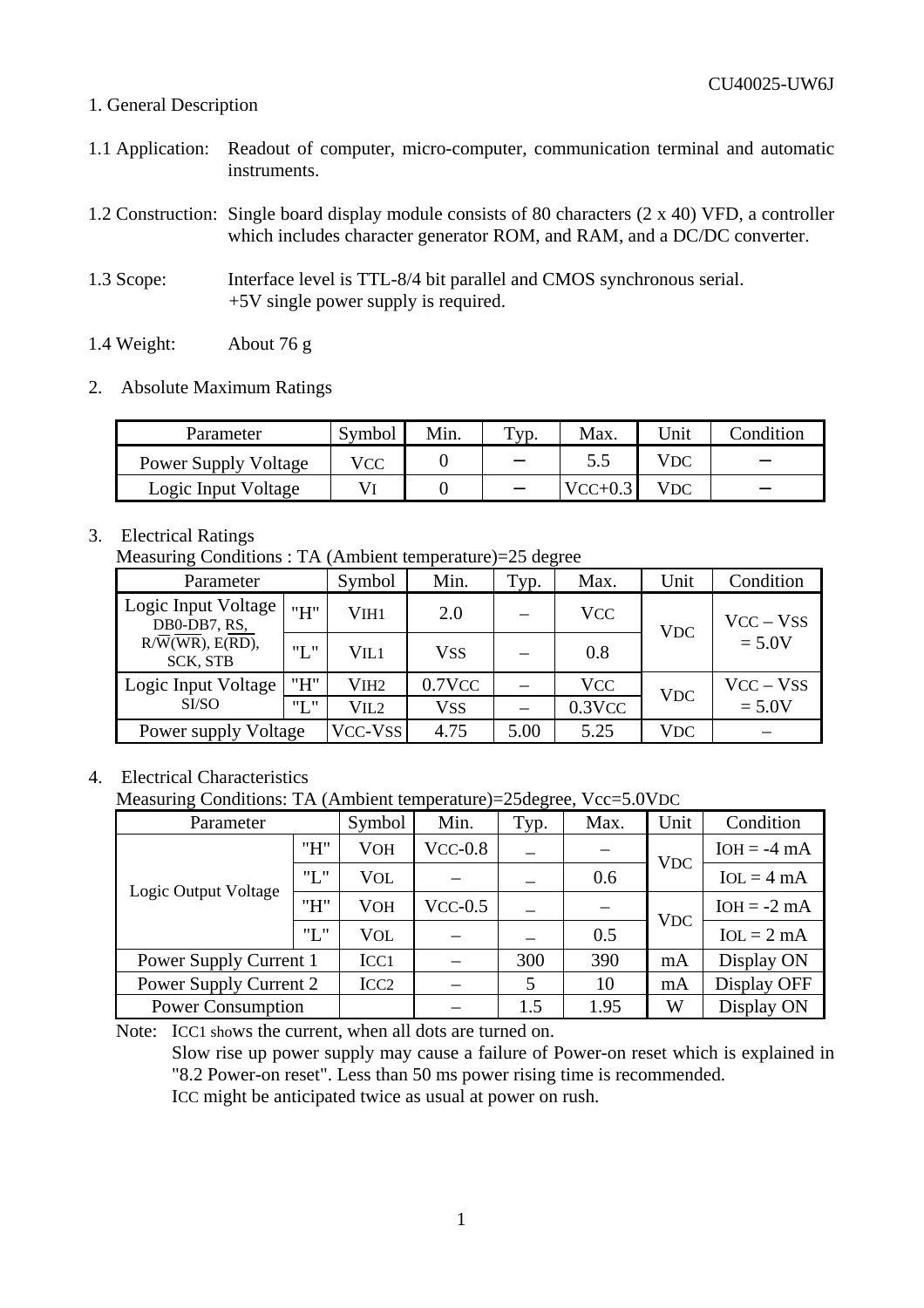5. Optical Specifications

| Number of characters  | $\therefore$ 80 (2 lines x 40 chars)                        |
|-----------------------|-------------------------------------------------------------|
| Matrix format         | $5 \times 7$ dot with underline                             |
| Display area          | $138.8 \times 11.5$ mm (X x Y)<br>$\mathbb{R}^{\mathbb{Z}}$ |
| Character size        | : $2.3 \times 4.7 \text{ mm} (X \times Y)$                  |
| Character pitch       | : $3.5 \text{ mm}$                                          |
| Line pitch            | $: 6.1 \text{ mm}$                                          |
| Dot size              | : $0.38 \times 0.5$ mm (X x Y)                              |
| Dot pitch             | : $0.48 \times 0.7$ mm $(X \times Y)$                       |
| Luminance             | : 350 cd/m <sup>2</sup> (100fL) Min.                        |
| Color of illumination | : Green (Blue-green)                                        |

| 6. Environmental Specifications |                                               |
|---------------------------------|-----------------------------------------------|
| Operating temperature           | $\therefore$ -40 to +85 degree                |
| Storage temperature             | $\therefore$ -50 to +85 degree                |
| Operating humidity              | $\therefore$ 20 to 80 % RH (Non condensation) |
| Vibration (Non operation):      | 10 to 55 to 10 Hz (Frequency)                 |
|                                 | 1.0 mm (Total Amplitude)                      |
|                                 | 30 min. (Duration)                            |
|                                 | X, Y, Z each direction                        |
| Shock (Non operation)           | : 539 m/S <sup>2</sup> , 10mS                 |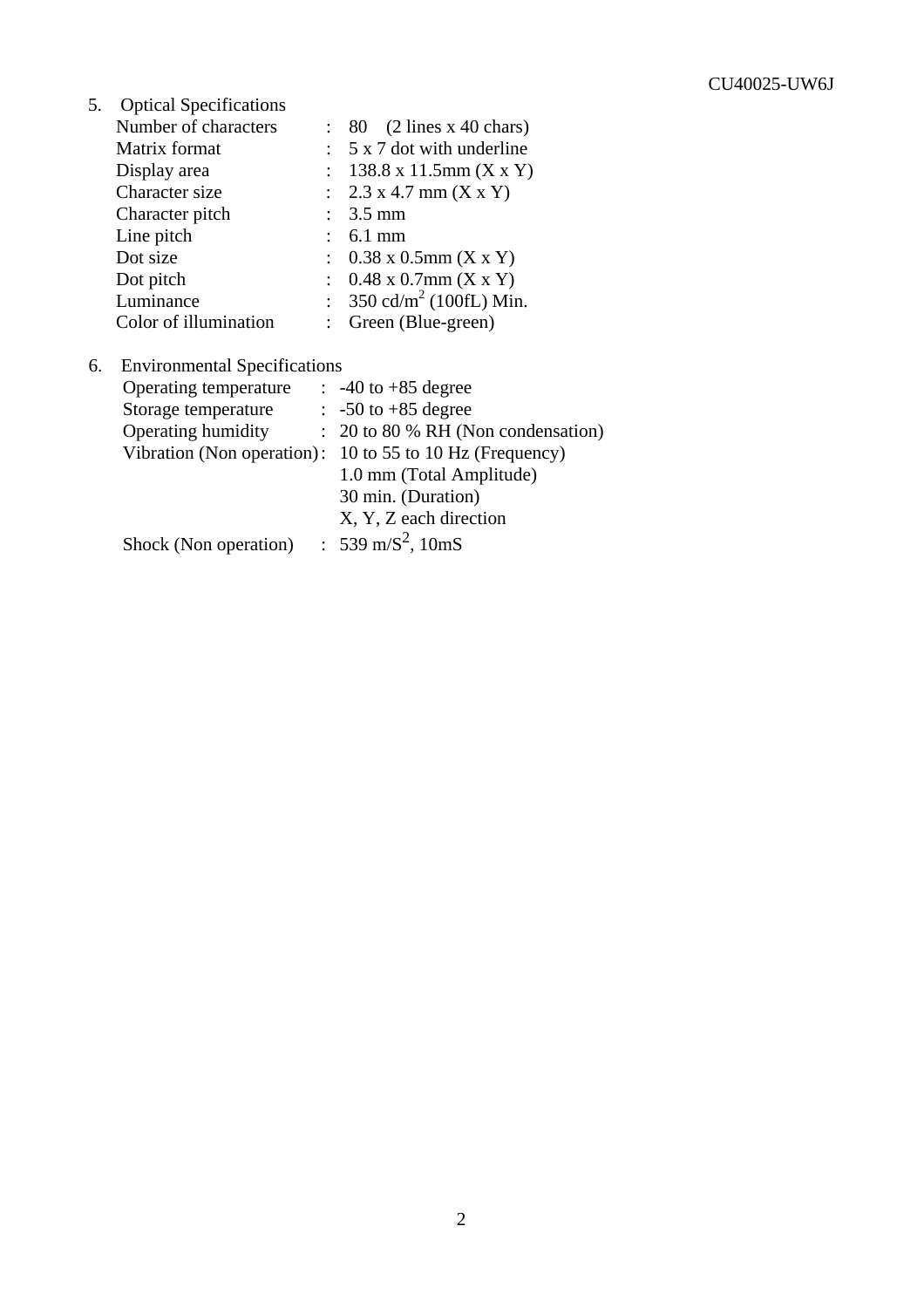### 7. Functional Descriptions

### 7.1. Instruction table

|                                     |                | <b>CODE</b>      |                  |                  |                  |                |                 |                 |                |                  |                     |                                                                                                                                                                                        |
|-------------------------------------|----------------|------------------|------------------|------------------|------------------|----------------|-----------------|-----------------|----------------|------------------|---------------------|----------------------------------------------------------------------------------------------------------------------------------------------------------------------------------------|
| Instruction                         | <b>RS</b>      | $R/\overline{W}$ | DB7              | DB6              | DB5              | DB4            | DB <sub>3</sub> | DB <sub>2</sub> | DB1            | D <sub>B</sub> 0 | Time                | Description                                                                                                                                                                            |
| Display<br>clear                    | $\overline{0}$ | $\mathbf{0}$     | $\mathbf{0}$     | $\boldsymbol{0}$ | $\boldsymbol{0}$ | $\overline{0}$ | $\overline{0}$  | $\mathbf{0}$    | $\overline{0}$ | $\mathbf{1}$     | $100 \mu s$<br>MAX. | Clears all display<br>and Sets DD RAM<br>address 0 in the<br>address counter.                                                                                                          |
| Cursor<br>Home                      | 0              | $\boldsymbol{0}$ | $\mathbf{0}$     | $\overline{0}$   | $\boldsymbol{0}$ | $\overline{0}$ | $\mathbf{0}$    | $\overline{0}$  | 1              | $\ast$           | 666 ns              | <b>Sets DD RAM</b><br>address 0 in the<br>address counter.<br>Also returns the<br>display being<br>shifted to the<br>original position.<br><b>DD RAM</b> contents<br>remain unchanged. |
| Entry<br>Mode set                   | $\overline{0}$ | $\overline{0}$   | $\overline{0}$   | $\overline{0}$   | $\overline{0}$   | $\overline{0}$ | $\overline{0}$  | $\mathbf{1}$    | $\rm{ID}$      | S                | 666 ns              | Sets the cursor<br>direction and<br>specifies display<br>shift. These<br>operations are<br>performed during<br>writing/reading<br>data.                                                |
| Display<br><b>ON/OFF</b><br>Control | $\overline{0}$ | $\overline{0}$   | $\overline{0}$   | $\overline{0}$   | $\overline{0}$   | $\overline{0}$ | $\mathbf{1}$    | D               | $\overline{C}$ | $\overline{B}$   | 666 ns              | Sets all display<br>ON/OFF(D),cursor<br>ON/OFF(C),cursor<br>blink of character<br>position (B).                                                                                        |
| Cursor or<br>Display<br>Shift       | $\mathbf{0}$   | $\mathbf{0}$     | $\overline{0}$   | $\overline{0}$   | $\boldsymbol{0}$ | $\mathbf{1}$   | S/C             | R/L             | $\ast$         | $\ast$           | 666 ns              | Shifts display or<br>cursor, keeping<br>DDRAM contents.                                                                                                                                |
| Function<br>Set                     | $\overline{0}$ | $\boldsymbol{0}$ | $\boldsymbol{0}$ | $\boldsymbol{0}$ | $\mathbf{1}$     | IF             | $\ast$          | $\ast$          | $\ast$         | $\ast$           | 666 ns              | Sets data length<br>$(\mathrm{IF}).$                                                                                                                                                   |
| <b>Brightness</b><br>control        | $\mathbf{1}$   | $\overline{0}$   | $\star$          | $\ast$           | $\star$          | $\star$        | $\ast$          | $\ast$          | BR1            | BR <sub>0</sub>  | 666 ns              | Accepts 1 byte data<br>of just after<br>"Function set" as<br>brightness control<br>data.                                                                                               |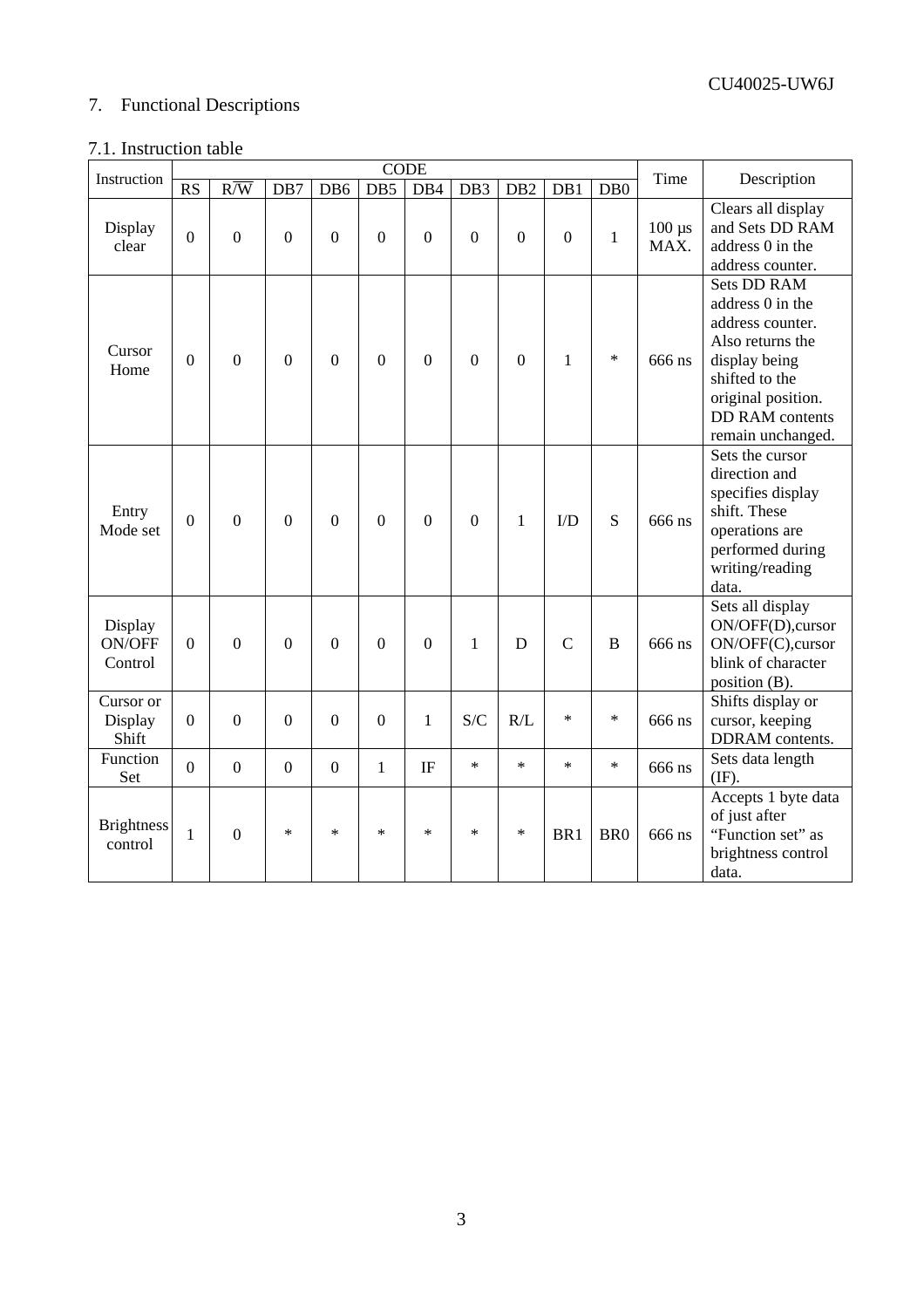| Instruction                                       |                  |                                                      |                  |              |            | <b>CODE</b>  |                 | Time                                            | Description |        |                                                 |
|---------------------------------------------------|------------------|------------------------------------------------------|------------------|--------------|------------|--------------|-----------------|-------------------------------------------------|-------------|--------|-------------------------------------------------|
|                                                   | RS               | $R/\overline{W}$                                     | DB7              | DB6          | DB5        | DB4          | DB <sub>3</sub> | DB <sub>2</sub>                                 | DB0<br>DB1  |        |                                                 |
| <b>CG RAM</b><br>address<br>setting               | $\boldsymbol{0}$ | $\overline{0}$                                       | $\boldsymbol{0}$ | $\mathbf{1}$ | <b>ACG</b> |              |                 |                                                 |             | 666 ns | Sets the CG RAM<br>address.                     |
| <b>DD RAM</b><br>address<br>Setting               | $\mathbf{0}$     | $\overline{0}$                                       | $\mathbf{1}$     |              | <b>ADD</b> |              |                 |                                                 |             |        | Sets the DD RAM<br>address.                     |
| Busy flag<br>& address<br>reading                 | $\theta$         | 1                                                    | <b>BF</b>        |              | <b>ACC</b> |              |                 |                                                 |             |        | Reads busy flag<br>(BF) and address<br>counter. |
| Data<br>writing to<br>CG or DD<br><b>RAM</b>      | $\mathbf{1}$     | $\overline{0}$                                       |                  |              |            | Data writing | 666 ns          | Writes data into<br><b>CG RAM</b> or DD<br>RAM. |             |        |                                                 |
| Data<br>reading<br>from<br>CG or DD<br><b>RAM</b> | 1                | 1                                                    |                  | Data reading |            |              |                 |                                                 |             |        | Reads data from<br>CG RAM or DD<br>RAM.         |
|                                                   |                  | $I/D = 1$ : Increment                                |                  |              |            |              | $IF = 1$        | : 8-bits                                        |             |        | <b>DD RAM:</b>                                  |
|                                                   |                  | $I/D = 0$ : Decrement                                |                  |              |            |              | $IF = 0$        | $: 4-bits$                                      |             |        | Display data                                    |
|                                                   |                  | $= 1$ : Display shift enabled                        |                  |              |            |              |                 | $BF = 1$ : Busy                                 |             |        | <b>RAM</b>                                      |
|                                                   | S                | $= 0$ : Cursor shift enabled                         |                  |              |            |              |                 | $BF = 0$ : Not busy                             |             |        | <b>CG RAM:</b>                                  |
|                                                   |                  | $S/C = 1$ : Display shift<br>$S/C = 0$ : Cursor move |                  |              |            |              |                 |                                                 |             |        | Character                                       |
|                                                   |                  | $R/L = 1$ : Shift to the right                       |                  |              |            |              |                 |                                                 |             |        | generator RAM<br>$ACG$ :                        |
|                                                   |                  | $R/L = 0$ : Shift to the left                        |                  |              |            |              |                 | CG RAM address                                  |             |        |                                                 |
|                                                   |                  | $BR1, BR0 = 00 : 100\%$                              |                  |              |            |              |                 |                                                 |             |        | ADD:                                            |
|                                                   |                  |                                                      | 01:75%           |              |            |              |                 | DD RAM address                                  |             |        |                                                 |
|                                                   |                  | 10:50%                                               |                  |              |            |              |                 |                                                 |             |        | ACC:                                            |
|                                                   |                  |                                                      | 11:25%           |              |            |              |                 | <b>Address Counter</b>                          |             |        |                                                 |

Note:

\* : Don't care.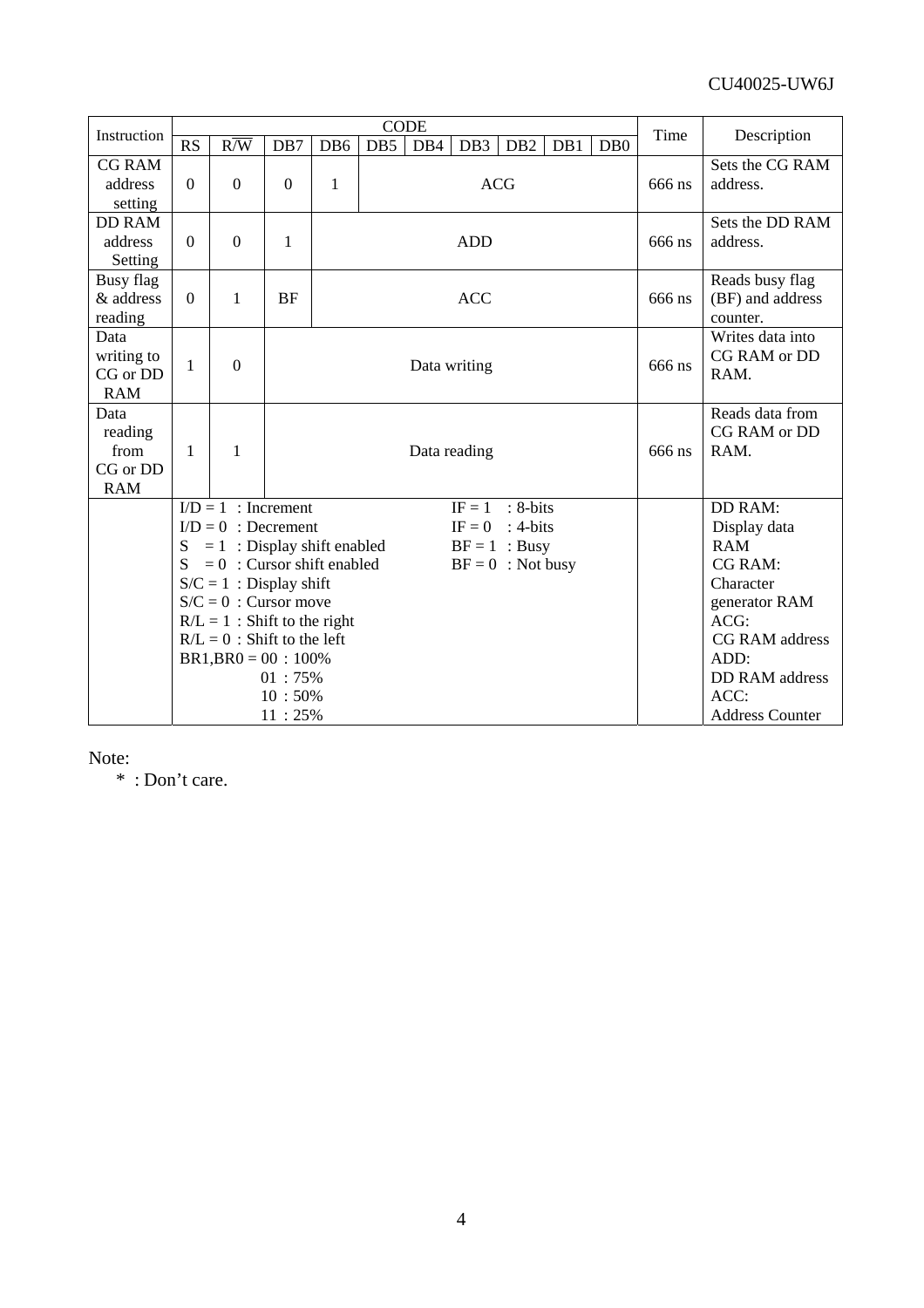#### 7.2. Display Clear

|          | DB7 DB6 DB5 DB4 DB3 DB2 DB1 DB0 |  |  |  |
|----------|---------------------------------|--|--|--|
|          |                                 |  |  |  |
| $RS = 0$ |                                 |  |  |  |

This instruction

- 1. Fills all location in the display data (DD) RAM with 20H (Blank character).
- 2. Clears the contents of the address counter to 0H.
- 3. Sets the display for zero character shift.
- 4. Sets the address counter to point to the DD RAM.
- 5. If the cursor is displayed, moves the cursor to the left most character in the top line (Line 1).
- 6. Sets the address counter to increment on each access of DD RAM or CG RAM.

7.3. Cursor Home

|          | DB7 DB6 DB5 DB4 DB3 DB2 DB1 DB0 |          |                                    |  |                                                                                          |
|----------|---------------------------------|----------|------------------------------------|--|------------------------------------------------------------------------------------------|
|          |                                 | $\Omega$ | $\begin{array}{ccc} \n\end{array}$ |  | $\begin{array}{ c c c c c c } \hline 0 & 1 & * & 02H \text{ to } 03H \hline \end{array}$ |
| $RS = 0$ |                                 |          |                                    |  |                                                                                          |
|          |                                 |          |                                    |  | *: Don't care                                                                            |

This instruction

- 1. Clears the contents of the address counter to 0H.
- 2. Sets the address counter to point to the DD RAM.
- 3. Sets the display for zero character shift.
- 4. If the cursor is displayed, moves the left most character in the top line. (Line 1).

7.4. Entry Mode Set

|          | DB7 DB6 DB5 DB4 DB3 DB2 DB1 DB0 |  |  |  |
|----------|---------------------------------|--|--|--|
|          |                                 |  |  |  |
| $RS = 0$ |                                 |  |  |  |

The I/D bit selects the way in which the contents of the address counter are modified after every access to DD RAM or CG RAM.

 $I/D = 1$ : The address counter is incremented.

 $I/D = 0$ : The address counter is decremented.

The S bit enables display shift, instead of cursor shift, after each write or read to the DD RAM.

 $S = 1$ : Display shift enabled.

 $S = 0$ : Cursor shift enabled.

The direction in which the display is shifted is opposite in sense to that of the cursor. For example if S=0 and I/D=1, the cursor would shift one character to the right after a CPU writes to DD RAM. However if  $S=1$  and  $I/D=1$ , the display would shift one character to the left and the cursor would maintain its position on the panel.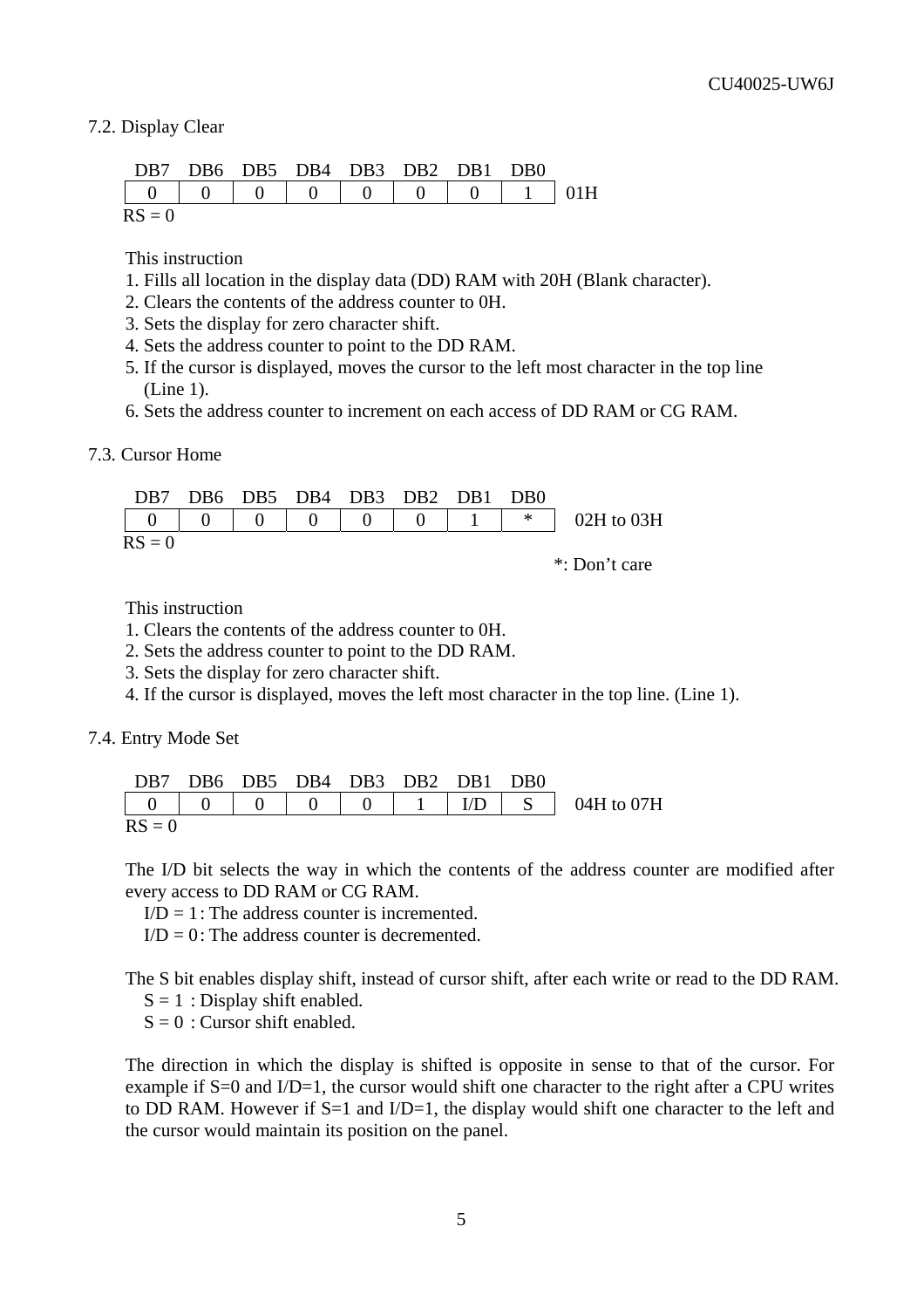The cursor will already be shifted in the direction selected by I/D during reads of the DD RAM, irrespective of the value of S. Similarly reading and writing the CG RAM always shifts the cursor. Also both lines are shifted simultaneously.

| $\rm{UD}$ |          | After writing DD RAM data                                             | After reading DD RAM data |  |  |  |  |
|-----------|----------|-----------------------------------------------------------------------|---------------------------|--|--|--|--|
|           | $\theta$ | The cursor moves one character to The cursor moves one character to   |                           |  |  |  |  |
|           |          | the left.                                                             | the left.                 |  |  |  |  |
|           | $\theta$ | The cursor moves one character to The cursor moves one character to   |                           |  |  |  |  |
|           |          | the right.                                                            | the right.                |  |  |  |  |
|           |          | The display shifts one character to The cursor moves one character to |                           |  |  |  |  |
|           |          | the right without cursor's move.                                      | the left.                 |  |  |  |  |
|           |          | The display shifts one character to The cursor moves one character to |                           |  |  |  |  |
|           |          | the left without cursor's move.                                       | the right.                |  |  |  |  |

Cursor move and Display shift by the "Entry Mode Set"

7.5. Display ON/OFF

|          |  | DB7 DB6 DB5 DB4 DB3 DB2 DB1 DB0 |  |  |  |
|----------|--|---------------------------------|--|--|--|
|          |  |                                 |  |  |  |
| $RS = 0$ |  |                                 |  |  |  |

This instruction controls various features of the display.

The D bit turns the entire display on or off.

 $D = 1$ : Display on

 $D = 0$ : Display off

Note : When display is turned off, power converter is also inhibited and reduces power consumption.

The C bit turns the cursor on or off.

C=1: Cursor on

C=0: Cursor off

The B bit enables blinking of the character the cursor coincides with.

 $B = 1$ : Blinking on

 $B = 0$ : Blinking off

Blinking is achieved by alternating between a normal and all on display of a character. The cursor blinks with a frequency of about 1 Hz and DUTY 50%.

7.6. Cursor/Display shift

| DB7 DB6 DB5 DB4 DB3 DB2 DB1 DB0 |  |  |  |                                                                 |
|---------------------------------|--|--|--|-----------------------------------------------------------------|
|                                 |  |  |  |                                                                 |
| $RS = 0$                        |  |  |  | $\mathbf{x} \cdot \mathbf{D}$ and $\mathbf{y} \cdot \mathbf{D}$ |

\*: Don't care

This instruction shifts the display and/or moves the cursor, on character to the left or right, without reading nor writing DD RAM.

The S/C bit selects movement of the cursor or movement of both the cursor and the display.

 $S/C = 1$ : Shift both cursor and display.

 $S/C = 0$ : Shift cursor only.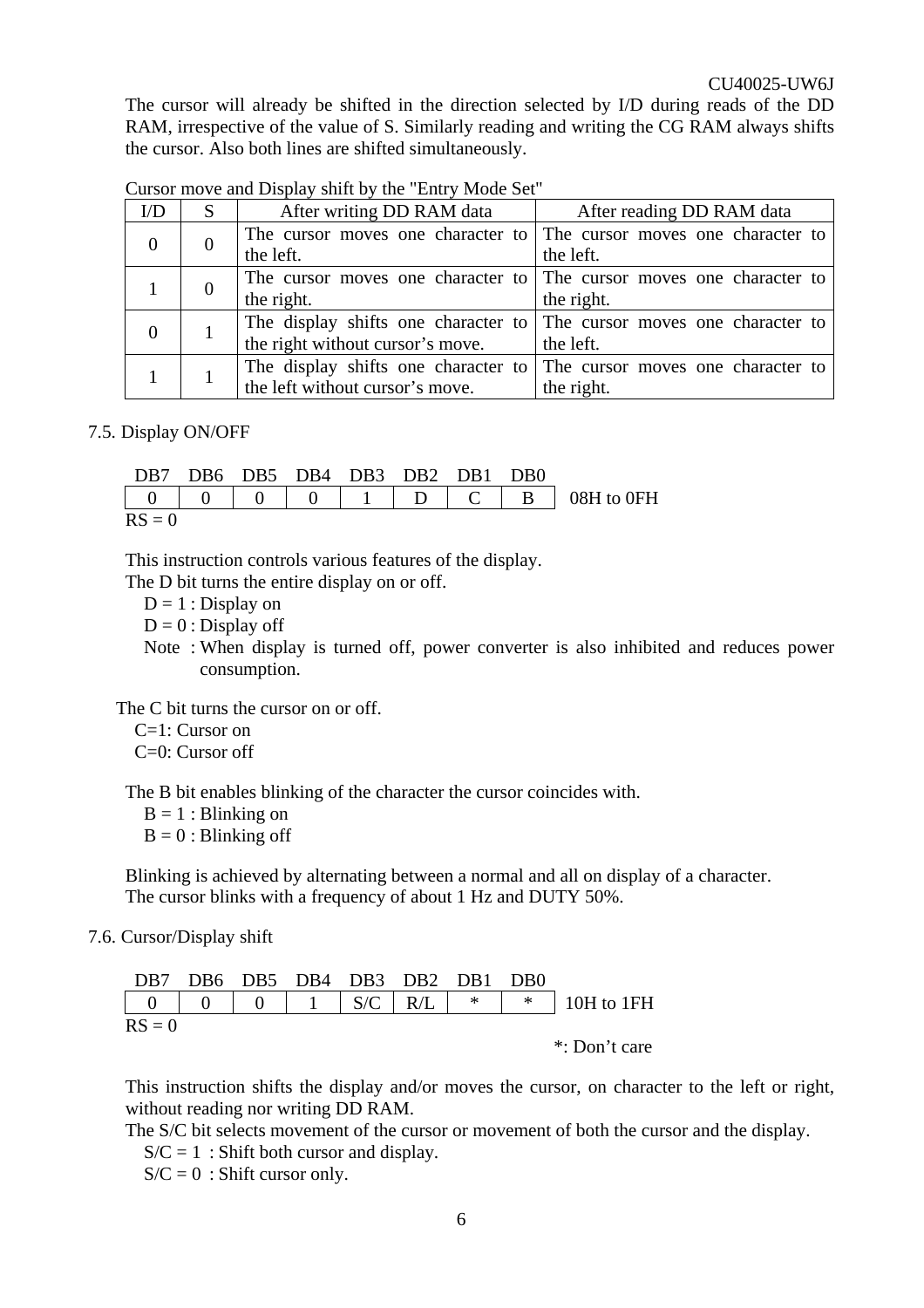The R/L bit selects leftward or rightward movement of the display and/or cursor.

 $R/L = 1$ : Shift one character right.

 $R/L = 0$ : Shift one character left.

Cursor move and Display shift by the "Cursor/Display Shift".

| S/C | $R/L$ Cursor shift                            | Display shift                    |
|-----|-----------------------------------------------|----------------------------------|
|     | Move one character to the left                | No shift                         |
|     | Move one character to the right               | No shift                         |
|     | Shift one character to the left with display  | Shift one character to the left  |
|     | Shift one character to the right with display | Shift one character to the right |

#### 7.7. Function Set

This command sets width of data bus line by itself, and sets screen brightness by following one byte data.

#### 7.7.1. Function Set Command

DB7 DB6 DB5 DB4 DB3 DB2 DB1 DB0 0 0 1 IF \* \* \* \* 20H to 3FH  $RS = 0$ 

\*: Don't care

This instruction initializes the system, and must be the first instruction executed after poweron.

The IF bit selects between an 8-bit or a 4-bit bus width interface.

 $IF = 1$ : 8-bit CPU interface using DB7 to DB0

 $IF = 0$ : 4-bit CPU interface using DB7 to DB4

When serial interface is selected,  $IF=1$ .

#### 7.7.2. Brightness Control

| DB7 DB6 DB5 DB4 DB3 DB2 DB1 DB0 |  |  |  |  |
|---------------------------------|--|--|--|--|
|                                 |  |  |  |  |
| $RS = 1$                        |  |  |  |  |

\*: Don't care

One byte data  $(RS = 1)$  which follows the "Function Set Command" is considered as brightness data. When a command  $(RS = 0)$  is written after the "Function Set Command", the brightness control function is not initiated. Screen brightness is as follows;

| BR <sub>1</sub> | BR <sub>0</sub> | <b>Brightness</b> |
|-----------------|-----------------|-------------------|
|                 |                 | 100 % (Default)   |
|                 |                 | 75 %              |
|                 |                 | 50 %              |
|                 |                 |                   |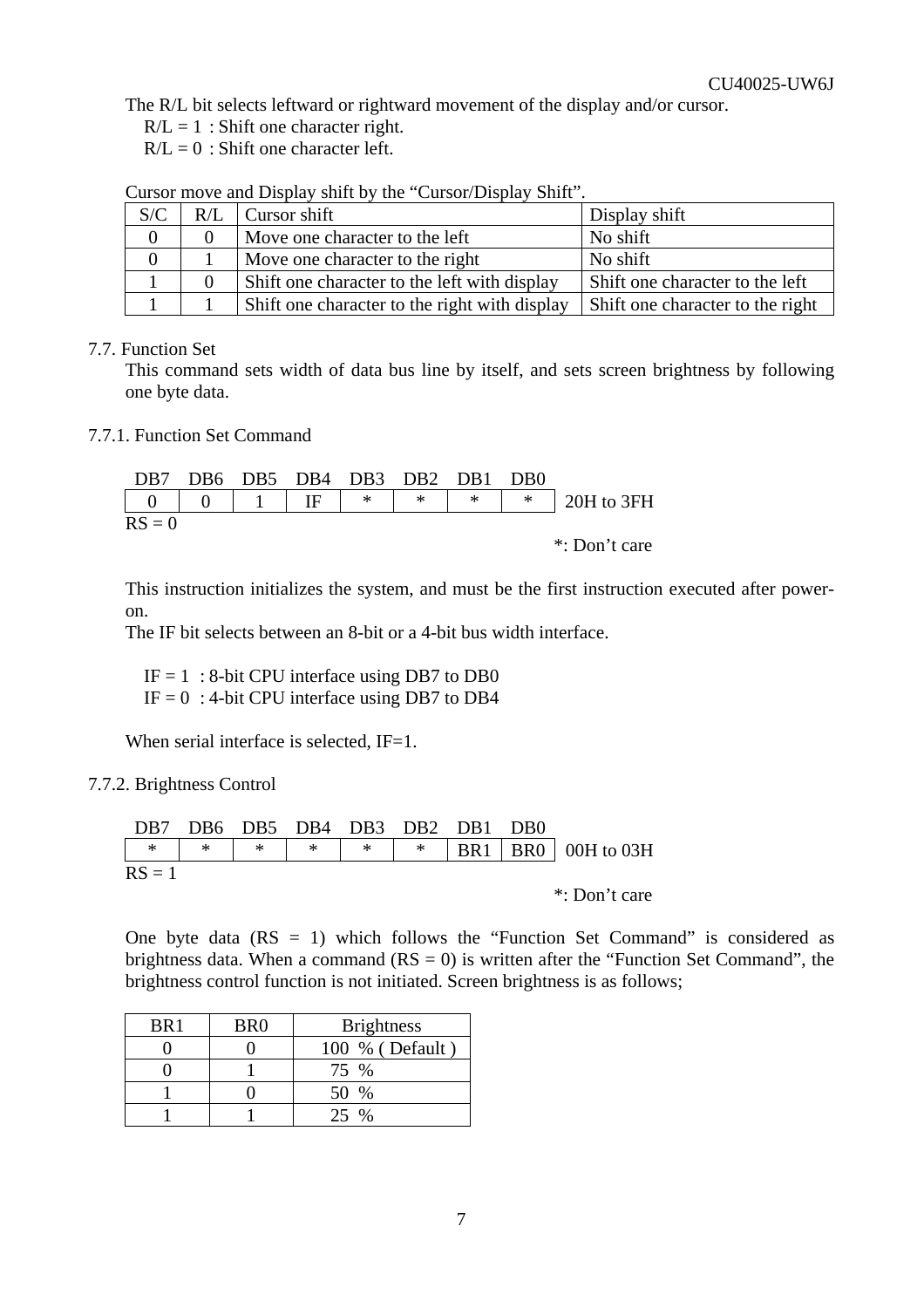#### 7.8. Set CG RAM Address

|          |  |  | DB7 DB6 DB5 DB4 DB3 DB2 DB1 DB0 |  |            |
|----------|--|--|---------------------------------|--|------------|
|          |  |  | ACG                             |  | 40H to 7FH |
| $RS = 0$ |  |  |                                 |  |            |

This instruction

1. Loads a new 6-bit address into the address counter.

2. Sets the address counter to address CG RAM.

Once the "Sets CG RAM Address" has been executed, the contents of the address counter will be automatically modified after every access of CG RAM, as determined by the "7.4 Entry Mode Set" instruction. The active width of the address counter, when it is addressing CG RAM, is 6-bits so the counter will wrap around to 00H from 3FH if more than 64 bytes of data are written to CG RAM.

7.9. Set DD RAM Address

|          |  | DB7 DB6 DB5 DB4 DB3 DB2 DB1 DB0 |     |  |  |
|----------|--|---------------------------------|-----|--|--|
|          |  |                                 | ADD |  |  |
| $RS = 0$ |  |                                 |     |  |  |

80H to A7H (1 line), C0H to E7H (2 line)

This instruction

1. Loads a new 7-bit address into the address counter.

2. Sets the address counter to point to the DD RAM.

Once the "Set DD RAM Address" instruction has been executed, the contents of the address counter will be automatically modified after each access of DD RAM, as selected by the "7.4 Entry Mode Set" instruction.

Valid DD RAM Address Ranges

|          | Number of Characters | <b>ADR</b> |
|----------|----------------------|------------|
| 1st line |                      | 00H to 27H |
| 2nd line |                      | 40H to 67H |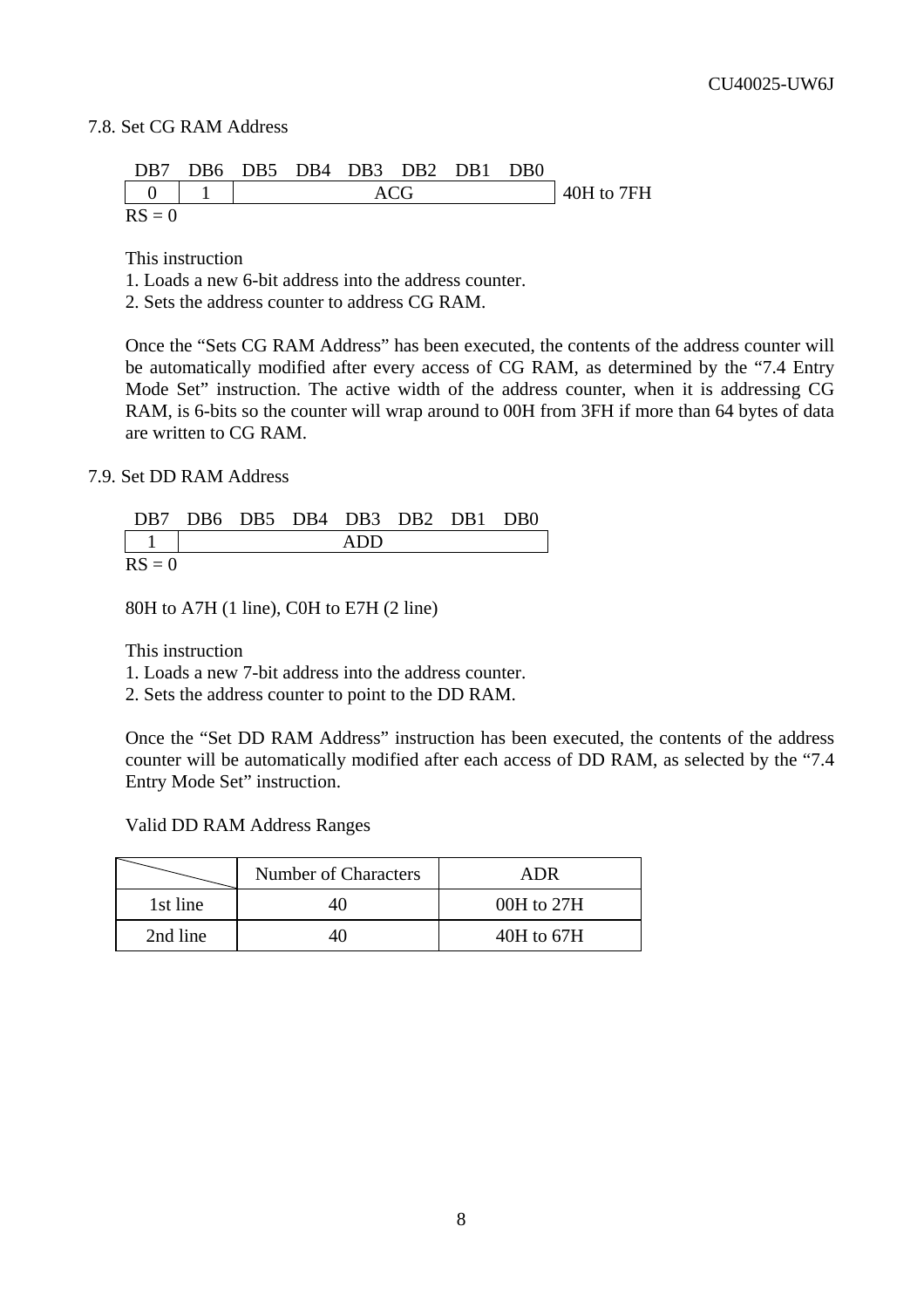#### 7.10. Write Data

|        |  |            | DB7 DB6 DB5 DB4 DB3 DB2 DB1 DB0 |  |            |
|--------|--|------------|---------------------------------|--|------------|
|        |  | DATA WRITE |                                 |  | 00H to FFH |
| $RS =$ |  |            |                                 |  |            |

This instruction writes the data in DB7 to DB0 into either the CG RAM or the DD RAM. The RAM space (CG or DD), and the address in that space, that is accessed depends on whether a "Set CG RAM Address" or "Set DD RAM Address" instruction was last executed, and on the parameters of that instruction. The contents of the address counter will be automatically modified after each "Write Data", as determined by the "7.4 Entry Mode Set". When data is written to the CG RAM, the DB7, DB6 and DB5 bits are not displayed as characters.

#### 7.11. Read Data

|          |  |           | DB7 DB6 DB5 DB4 DB3 DB2 DB1 DB0 |  |
|----------|--|-----------|---------------------------------|--|
|          |  | DATA READ |                                 |  |
| $RS = 1$ |  |           |                                 |  |

This instruction reads data from either CG RAM or DD RAM, depending on the type of "Set RAM Address" instructions last sent. The address in that space depends on the "Set RAM Address" instruction parameters. Immediately before executing "Read Data", "Set CG RAM Address" or "Set DD RAM Address" must be executed. The contents of the address counter are modified after each "Read Data", as determined by the "7.4 Entry Mode Set". Display shift is not executed, as described at of the "7.4 Entry Mode Set".

#### 7.12. Read Busy Flag/Address Counter

|          |  | DB7 DB6 DB5 DB4 DB3 DB2 DB1 DB0 |  |  |
|----------|--|---------------------------------|--|--|
| l BF     |  | ACC:                            |  |  |
| $RS = 0$ |  |                                 |  |  |

Reading the instruction register yields the current value of the address counter and the busy flag. This instruction must be executed prior to any other instructions. ACC, the address counter value, will point to a location in either CG RAM or DD RAM, depending on the type of "Set RAM Address" instruction last sent.

In "Busy Flag Check" immediately after executing "Write Data" instruction, a valid address counter value can be ready as soon as BF goes low. The BF bit shows the status of the busy flag.

 $BF = 1$  : busy.

 $BF = 0$ : ready for next instruction, command receivable.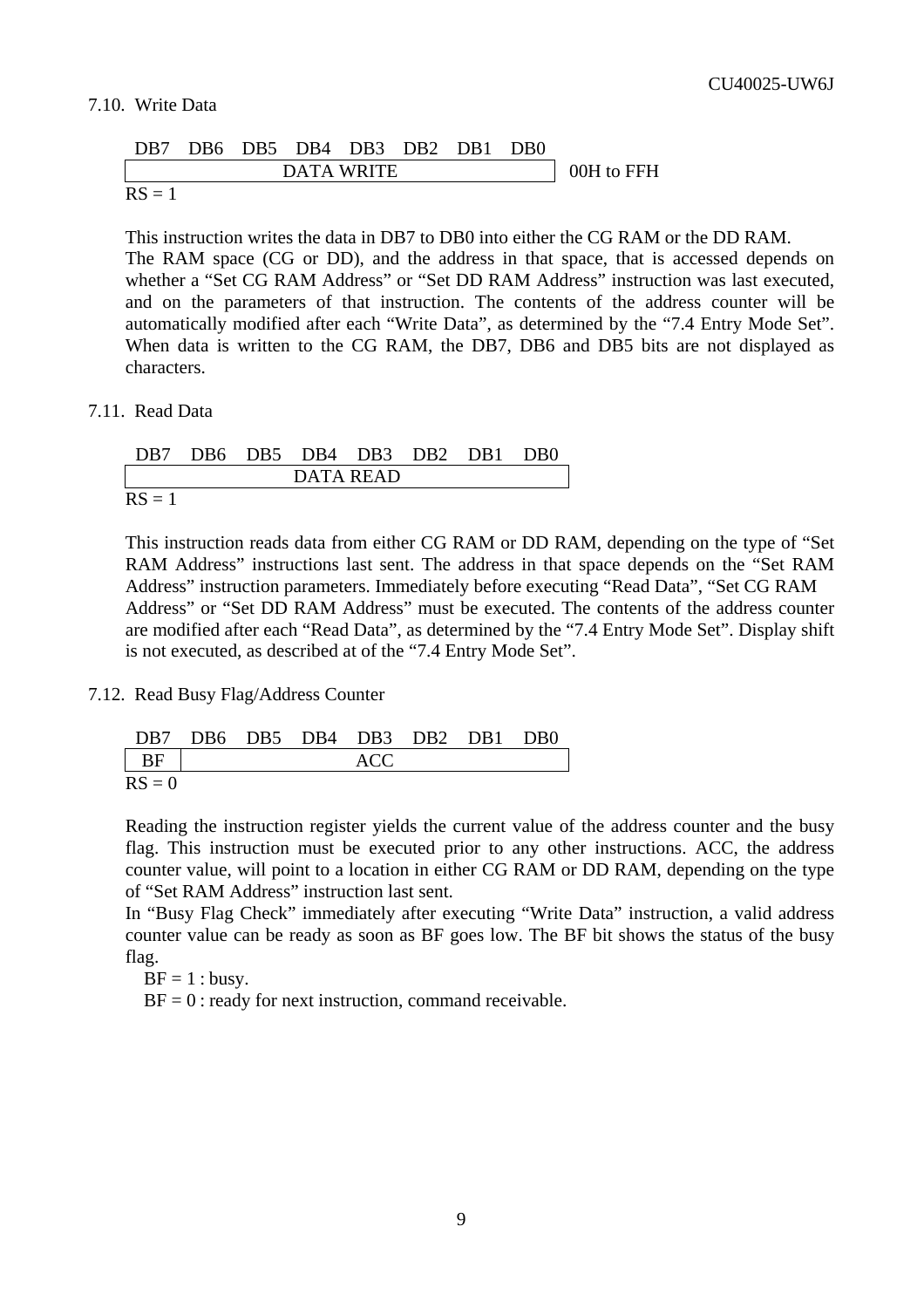#### 8. Other features

#### 8.1. CG RAM

The display module equips CG RAM as user's are bit = (5x8 bit /char) x 8 chars of store user definable character fonts. The character fonts consists of 5 x 7 dots with underline. The number 1~36 corresponds to character fonts.

| Character code     |                 |                 | <b>CG RAM</b> address |                |                |                | CG RAM data (character pattern) |        |         |                |                |         |                |                |
|--------------------|-----------------|-----------------|-----------------------|----------------|----------------|----------------|---------------------------------|--------|---------|----------------|----------------|---------|----------------|----------------|
|                    | DB <sub>5</sub> | DB <sub>4</sub> | DB3 DB2               |                | DB1            |                | DB0 DB7                         |        | DB6 DB5 | DB4            |                | DB3 DB2 |                | DB1 DB0        |
|                    | $\overline{0}$  | $\theta$        | $\theta$              | $\theta$       | $\Omega$       | $\overline{0}$ | $\ast$                          | $\ast$ | $\ast$  | 1              | $\overline{2}$ | 3       | $\overline{4}$ | 5              |
|                    | $\overline{0}$  | $\theta$        | $\theta$              | $\theta$       | $\overline{0}$ | $\mathbf{1}$   | $\ast$                          | $\ast$ | $*$     | 6              | $\overline{7}$ | 8       | 9              | 10             |
| 00H                | $\overline{0}$  | $\overline{0}$  | $\theta$              | $\overline{0}$ | 1              | $\overline{0}$ | $\ast$                          | $\ast$ | $\ast$  | 11             | 12             | 13      | 14             | 15             |
| <b>or</b>          | $\overline{0}$  | $\overline{0}$  | $\theta$              | $\overline{0}$ | 1              | $\mathbf{1}$   | $\ast$                          | $\ast$ | $\ast$  | 16             | 17             | 18      | 19             | 20             |
| (08H)              | $\overline{0}$  | $\theta$        | $\theta$              | $\mathbf{1}$   | $\theta$       | $\overline{0}$ | $\ast$                          | $\ast$ | $\ast$  | 21             | 22             | 23      | 24             | 25             |
|                    | $\overline{0}$  | $\theta$        | $\theta$              | $\mathbf{1}$   | $\theta$       | $\mathbf{1}$   | $\ast$                          | $\ast$ | $\ast$  | 26             | 27             | 28      | 29             | 30             |
|                    | $\overline{0}$  | $\overline{0}$  | $\overline{0}$        | $\mathbf{1}$   | 1              | $\overline{0}$ | $\ast$                          | $*$    | $\ast$  | 31             | 32             | 33      | 34             | 35             |
|                    | $\overline{0}$  | $\overline{0}$  | $\overline{0}$        | 1              |                | 1              | $\ast$                          | $\ast$ | $\ast$  | $\overline{0}$ | $\overline{0}$ | 36      | $\overline{0}$ | $\overline{0}$ |
|                    | $\overline{0}$  | $\overline{0}$  | 1                     | $\overline{0}$ | $\theta$       | $\overline{0}$ | $\ast$                          | $\ast$ | $\ast$  | 1              | $\overline{2}$ | 3       | $\overline{4}$ | 5              |
|                    | $\overline{0}$  | $\overline{0}$  | 1                     | $\overline{0}$ | $\overline{0}$ | $\mathbf{1}$   | $\ast$                          | $\ast$ | $\ast$  | 6              | $\overline{7}$ | 8       | 9              | 10             |
|                    | $\overline{0}$  | $\overline{0}$  | 1                     | $\overline{0}$ |                | $\overline{0}$ | $\ast$                          | $\ast$ | $\ast$  | 11             | 12             | 13      | 14             | 15             |
| 01H                | $\overline{0}$  | $\theta$        | $\mathbf{1}$          | $\overline{0}$ | $\mathbf{1}$   | $\mathbf{1}$   | $\ast$                          | $\ast$ | $\ast$  | 16             | 17             | 18      | 19             | 20             |
| <b>or</b><br>(09H) | $\overline{0}$  | $\overline{0}$  | 1                     | $\mathbf{1}$   | $\theta$       | $\overline{0}$ | $\ast$                          | $\ast$ | $\ast$  | 21             | 22             | 23      | 24             | 25             |
|                    | $\overline{0}$  | $\overline{0}$  | $\mathbf{1}$          | $\mathbf{1}$   | $\overline{0}$ | $\mathbf{1}$   | $\ast$                          | $\ast$ | $\ast$  | 26             | 27             | 28      | 29             | 30             |
|                    | $\overline{0}$  | $\theta$        | 1                     | $\mathbf{1}$   | $\mathbf{1}$   | $\overline{0}$ | $\ast$                          | $\ast$ | $\ast$  | 31             | 32             | 33      | 34             | 35             |
|                    | $\overline{0}$  | $\overline{0}$  | 1                     | 1              | 1              | $\mathbf{1}$   | $\ast$                          | $\ast$ | $\ast$  | $\theta$       | $\overline{0}$ | 36      | $\overline{0}$ | $\overline{0}$ |

REMARKS; "<sup>\*</sup>": Don't care "0": Turned off "1": Turned on.

Dot assignment

| $\mathbf{1}$ | $\overline{2}$ | 3  | $\overline{4}$ | 5  |  |  |  |
|--------------|----------------|----|----------------|----|--|--|--|
| 6            | 7              | 8  | 9              | 10 |  |  |  |
| 11           | 12             | 13 | 14             | 15 |  |  |  |
| 16           | 17             | 18 | 19             | 20 |  |  |  |
| 21           | 22             | 23 | 24             | 25 |  |  |  |
| 26           | 27             | 28 | 29             | 30 |  |  |  |
| 31           | 32             | 33 | 34             | 35 |  |  |  |
|              | 36             |    |                |    |  |  |  |

36 Dot 36 is for underline.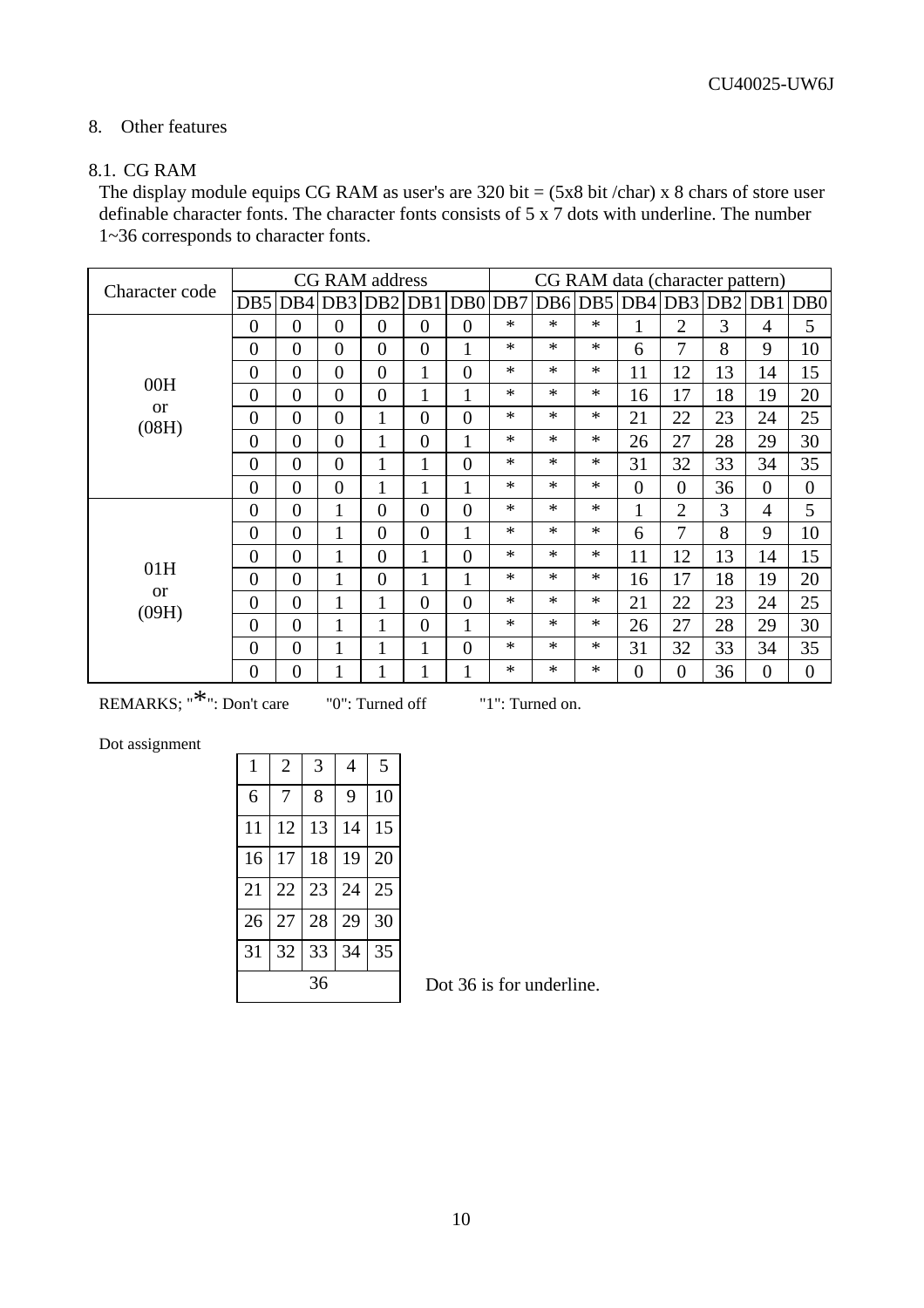8.2. Power-on reset

Internal status of the module is initialized, when the controller detects the rising of power supply up. The status are as follows:

- 1. Display clear Fills the DD RAM with 20Hex (Space code). During executing of " Display Clear " (Max 100 µs), the busy flag (BF) is "1".
- 2. Sets the address counter to 0H. Sets the address counter to point the DD RAM.

#### 3. Display ON/OFF

 $D = 0$  : Display OFF  $C = 0$  : Cursor OFF  $B = 0$  : Blink OFF

4. Entry Mode Set

 $I/D = 1$  : Increment  $(+1)$  $S = 0$  : No display shift

- 5. Function Set  $IF = 1$  : 8-bit interface
- 6. Brightness Control  $BR0 = BR1 = 0$  : 100%

#### Remarks

There is a possibility that reset doesn't work by slow start power supply. Therefore the initializing by commands needs.

8.3. CPU interface

The display module is capable to select some interfaces such as parallel (i80 or M68, 8-bit or 4-bit) or serial.

#### 8.3.1. Select CPU

The module is able to select to parallel or serial data transfer by setting JP9 jumper, and to connect to bus of i80 type or M68 type CPU by setting JP2 jumper. Refer to " 8.4 Jumper" for detail.

#### 8.3.2. 4-bit CPU interface

If 4-bit interface is used, the 8-bit instruction are written nibble by nibble: the high-order nibble being written first, followed by low-order nibble. It is not necessary to check the busy flag between writing separate nibbles of individual instructions.

See " 7.7.1 Function Set Command " for more information.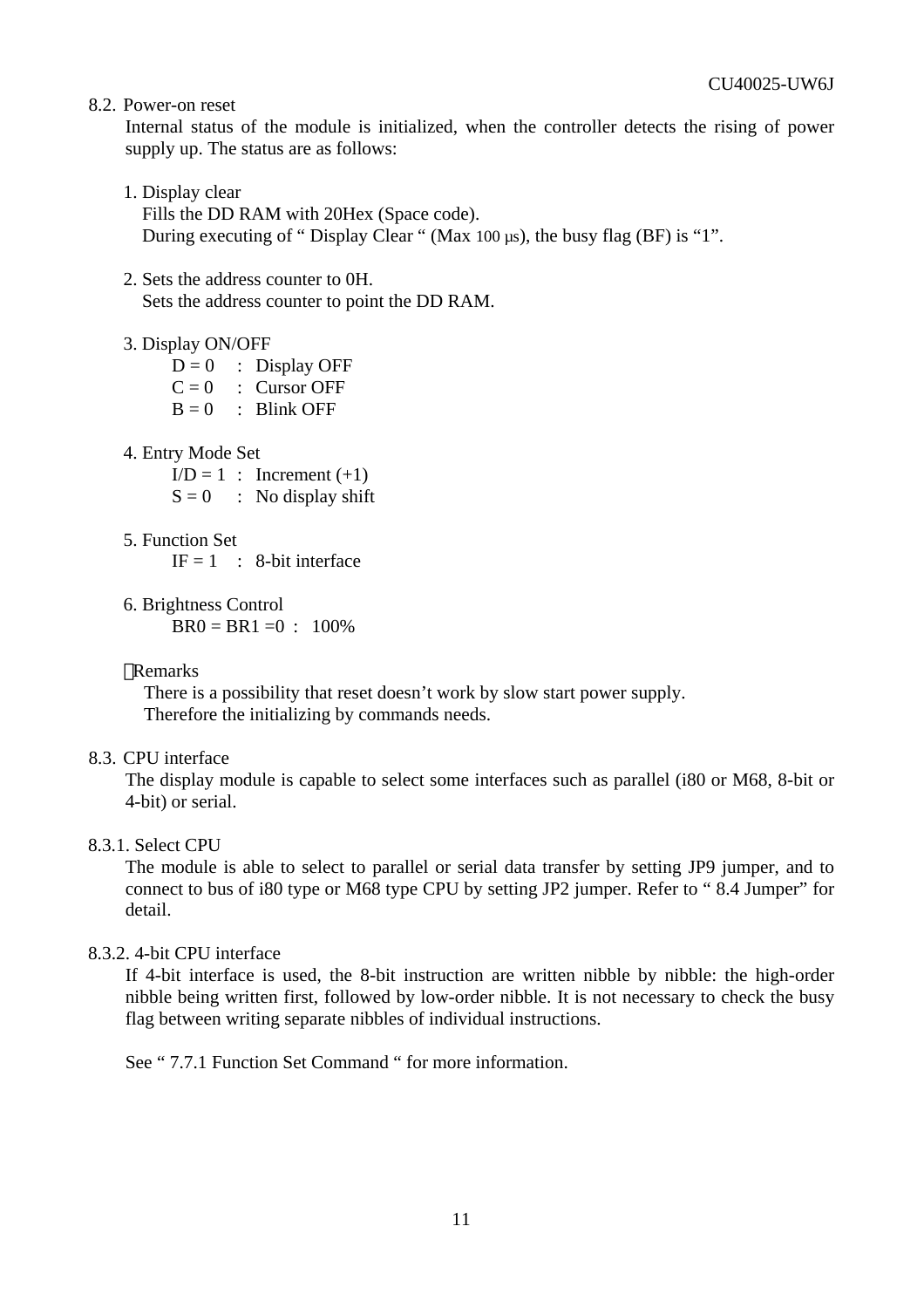#### 8.3.3 Serial data transfer

Serial data can be inputted when the Strobe goes to "0".

Serial data consists of 2 bytes. The first byte (Start Byte) consists of a total of 8 bits: the Synchronous bits (bit1-bit5),  $R/\overline{W}$  (bit6), RS (bit7) and bit8. The register is selected (Instruction Register or Data Register) by the RS (bit7). RS is "0" in Instruction Register, and it is "1" in Data Register. The data write or read is selected by R/W (bit6).  $R/\overline{W}$  is "0" when the data is written, and it is "1" when the data is read.

|    | Data Write                  | Data Read     |
|----|-----------------------------|---------------|
| RS | <b>Instruction Register</b> | Data Register |

In "Data Write", the second byte (8-bit Instruction / Data Byte) is written after the Start Byte. On the other hand, the second byte is the read data in "Data Read", such as the Busy Flag + Address Counter or the data written in the DD RAM or CG RAM. The read data is outputted at the falling edge of the shift clock.

<Data Write>

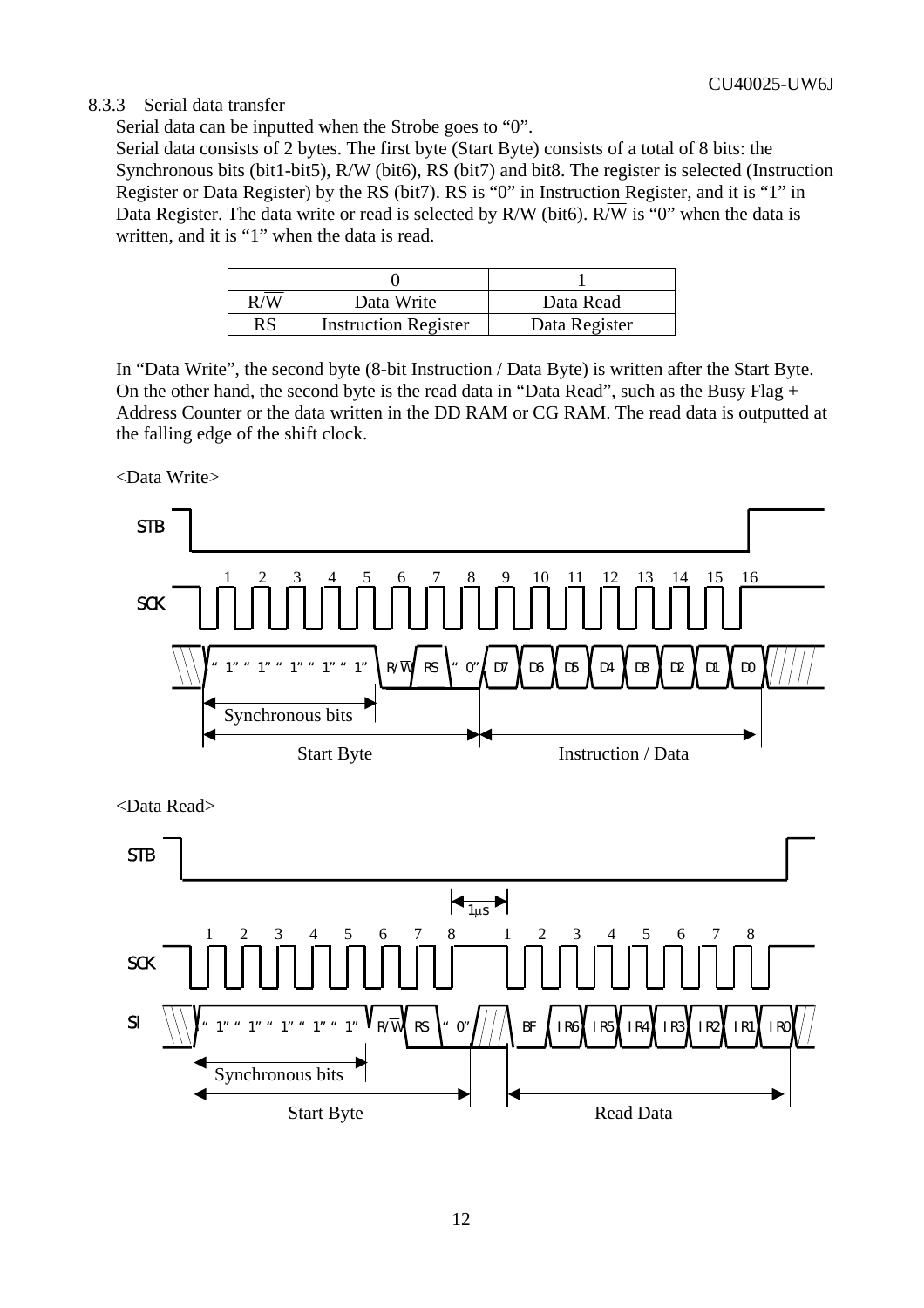#### 8.4. Jumper

Some jumpers are prepared on the PCB board, to set operating mode of the display module. A soldering iron is required to short jumper.

No2 and No3 of jumper 'JP4' is used to reset of module.

You can reset the module by shorting No2 and No3 of the jumper 'JP4' for some interval which is longer than 10 $\mu$ s.

The following figure shows the location of each jumper.

Location



The following table shows the function of No 1 and No 2 of JP4, JP2, JP9. CU40025-UW6J is no reset inputs and M68 CPU bus parallel interface at default setting. Reset input signal is active when it is low.

#### Table of No 1 and No 2 of JP4 setting

| No 1 and No 2 of JP4 | No $3$ of CN2   |
|----------------------|-----------------|
|                      | and No 6 of CN3 |
| open                 | NC              |
| short                | <b>RESET</b>    |
|                      |                 |

NC: no connection

Table of JP9 setting

|              | Interface          |
|--------------|--------------------|
| Open         | Parallel interface |
| <b>Short</b> | Serial interface   |

Table of JP2 setting

| JP2.  | CPU bus mode | Control signals |
|-------|--------------|-----------------|
| open  | M68 type     | E R/W           |
| short | i80 type     | WR. RD          |

JP1 and JP5 to JP8 are factory use only.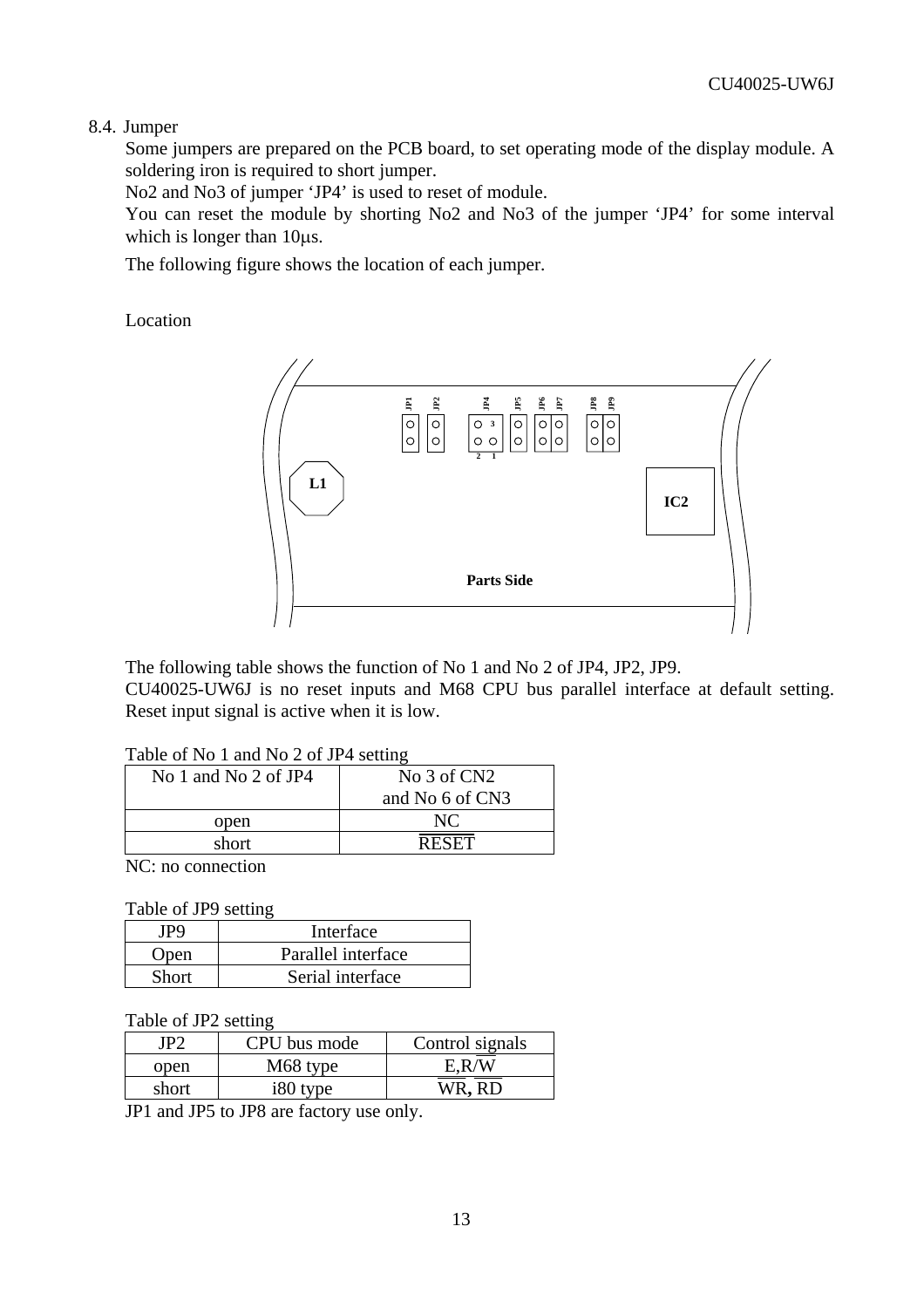|              | D<br>7<br>D <sub>6</sub><br>D <sub>5</sub><br>$\mathbf{D}$<br>$\overline{4}$ | $\theta$<br>$\overline{0}$<br>$\overline{0}$<br>0 | 0<br>0<br>$\theta$<br>$\mathbf 1$       | 0<br>0<br>1<br>0            | 0<br>0<br>1<br>$\mathbf 1$  | 0<br>1<br>0<br>0 | 0<br>$\mathbf 1$<br>0<br>$\mathbf 1$ | 0<br>$\mathbf 1$<br>$\mathbf{1}$<br>$\overline{0}$ | 0<br>1<br>1<br>1            | $\mathbf{1}$<br>0<br>0<br>0    | 1<br>0<br>0<br>1                                                                                                         | $\mathbf 1$<br>0<br>1<br>0  | 1<br>0<br>$\mathbf 1$<br>$\mathbf 1$ | $\mathbf 1$<br>$\mathbf 1$<br>0<br>0      | $\mathbf{1}$<br>$\mathbf{1}$<br>0<br>$\mathbf{1}$ | 1<br>$\mathbf 1$<br>$\mathbf 1$<br>0             | 1<br>$\mathbf 1$<br>1<br>1      |
|--------------|------------------------------------------------------------------------------|---------------------------------------------------|-----------------------------------------|-----------------------------|-----------------------------|------------------|--------------------------------------|----------------------------------------------------|-----------------------------|--------------------------------|--------------------------------------------------------------------------------------------------------------------------|-----------------------------|--------------------------------------|-------------------------------------------|---------------------------------------------------|--------------------------------------------------|---------------------------------|
| ಐ೧⊢೦<br>AAAA |                                                                              | $\theta$                                          | 1                                       | $\overline{2}$              | 3                           | 4                | 5                                    | 6                                                  | 7                           | 8                              | 9                                                                                                                        | Α                           | Β                                    | C                                         | D                                                 | Е                                                | F                               |
| 0000         | 0                                                                            |                                                   | $\ddot{}}$                              |                             | Ø                           | a                | P                                    | $\mathcal{L}_{\mathcal{A}}$                        | $\mathbb{Z}^2$              | ļ.                             | Æ                                                                                                                        |                             |                                      | Ð                                         | <br>$\cdots$<br>₩,                                | $\mathcal{C}^{\mathcal{C}}$                      | P                               |
| 0001         | 1                                                                            |                                                   | li                                      | i                           | j                           | A                | O,                                   | <br>÷.                                             | $\mathbb{Z}^n_2$            | ļ.                             | Ξ.                                                                                                                       | 靈                           | <br>f.                               | $\frac{1}{\sqrt{2}}$                      | ίщ.                                               | $\ddot{\phantom{1}}$<br>Ð,                       | Ą                               |
| 0010         | 2                                                                            |                                                   | Ä                                       | Ħ                           | $\mathcal{F}$               | E                | R                                    | b.                                                 | P)                          | j.                             | Ē                                                                                                                        | r                           | $\frac{1}{2}$                        | H.                                        | $\frac{1}{2}$                                     | B                                                | Ð                               |
| 0011         | 3                                                                            |                                                   | l                                       | ÷                           | Ĩ,                          | $\mathbb{Z}^2$   | ,,,,,<br>$\mathbb{Z}^2$              | $\mathbb{I}_{\mathbb{Z}^2}$                        | $\mathbb{R}^2$              | л.<br>ωł                       | R                                                                                                                        | J.                          | Ŷ                                    | <br>Ŧ                                     | Ð                                                 | $\mathcal{L}_{\mathcal{L}}$                      | $\sim 10$                       |
| 0100         | $\overline{4}$                                                               |                                                   | I                                       | \$                          | $\frac{1}{\sqrt{3}}$        | Ī<br>Ì,          | T                                    | d                                                  | Æ,                          | $\blacksquare$<br><br>Æ.       | ∰                                                                                                                        | $\mathcal{L}_{\mathcal{A}}$ | I                                    | ļ.                                        | ħ                                                 | H                                                | $\mathcal{C}$                   |
| 0101         | 5                                                                            |                                                   | W                                       | $\mathcal{L}_{\mathcal{A}}$ |                             |                  | U                                    | $\frac{1}{2}$                                      | $\mathbb{Z}^2$              | E                              | $\mathcal{C}$                                                                                                            | ×                           | T)                                   | ÷.                                        | j.                                                | Ű,                                               | t.                              |
| 0110         | 6                                                                            |                                                   | lii                                     | Ø,                          | $\mathbb{Z}^2$              | 'n               | Ų                                    | Ê,                                                 | t, t                        | Ö                              | ÷                                                                                                                        | тÿ,                         | Ď                                    | <br>                                      | ₩                                                 | Ø                                                | I                               |
| 0111         | 7                                                                            |                                                   | l                                       | ÷,                          |                             | <br>m            | b)                                   | 9                                                  | b.                          | $\mathcal{L}_{\mathcal{A}}$    | $\mathcal{L}_{\mathcal{A}}$                                                                                              | ,<br>÷.                     | Ť                                    | F.                                        | $\cdots$<br>ņ                                     | Ŧ                                                | Ŧ.                              |
| 1000         | 8                                                                            |                                                   |                                         | $\mathbf{r}$                | S                           | ł<br>ł           | у.<br>П                              | ŀ<br>٠.<br>Ì                                       | $\mathcal{L}_{\mathcal{A}}$ | Ø                              | ŧ<br>ŧ                                                                                                                   | г,                          | ņ                                    | ŧ                                         |                                                   | $\tilde{\mathcal{J}}$                            | <br>$\mathcal{L}_{\mathcal{A}}$ |
| 1001         | 9                                                                            |                                                   | J)                                      | Ī                           | : إ<br>P,                   | I                | Т,                                   | ٠<br>d.                                            | $\mathbb{Z}^2$              | $\langle \vec{p} \rangle$      | $\begin{array}{c} \begin{array}{c} \begin{array}{c} \end{array} \\ \begin{array}{c} \end{array} \end{array} \end{array}$ | ÷.                          | Ţ                                    |                                           | Ŵ,                                                | нţ                                               | $\mathbb{Z}^2$                  |
| 1010         | А                                                                            |                                                   | ÷.<br>$\cdots$<br>$\epsilon_{\rm{eff}}$ | 43                          | ∷<br>8                      | Ī                | <br><b>:</b>                         | $\mathbb{R}^3$                                     | Z                           | $\mathbb{Z}^2$                 | г.,                                                                                                                      | <br>                        | 3                                    | i                                         | Þ                                                 | $\mathcal{L}$                                    | ą.                              |
| 1011         | В                                                                            |                                                   | 8<br>$\cdots$<br>٠                      | ą.                          | ×<br>×.<br>$\blacksquare$   | ŀ.<br>٠<br>٠     | :<br>÷.,                             | Ļ,<br>г.<br>٠                                      | $\frac{1}{2}$               | $\sim$ $\alpha$<br>ŧ.<br>÷<br> | $\mathcal{A}_\mathbf{r}$<br>                                                                                             | ÷<br>×,<br>÷                | Ÿ<br>٠                               | ŀ<br>$\cdots$                             | n<br>ŧ<br>                                        | Þ.                                               | W<br>÷<br>٠                     |
| 1100         | $\mathcal{C}_{0}^{0}$                                                        |                                                   | nger<br>Stand                           | ×                           | $\mathcal{C}$               |                  | ¥                                    | l                                                  | i                           |                                | $\mathcal{L}_{\mathcal{A}}$<br>                                                                                          | Ť                           | <br>m, F                             | a)                                        | J.                                                | 4,                                               | W                               |
| 1101         | D                                                                            |                                                   | Þ                                       |                             | <br>                        | t                | J                                    | P)                                                 | i.<br>F                     | ÷                              | $\frac{1}{\sqrt{2}}$                                                                                                     | Ш.                          | P)                                   | $\mathcal{P}_{\mathcal{M}_{\mathcal{D}}}$ | .,<br>$\blacksquare$<br>                          | ti.                                              | ٠<br><br>$\blacksquare$         |
| 1110         | E                                                                            |                                                   | 4                                       | и,                          | $\mathcal{L}_{\mathcal{A}}$ | N                | $\mathcal{L}_{\mathcal{A}}$          | F)                                                 | ÷,                          | 111                            | Ť                                                                                                                        | B                           | È                                    | Ť                                         | $\mathcal{L}_{\mathcal{A}}$                       | $\cdots$<br>٣                                    |                                 |
| 1111         | $\overline{F}$                                                               |                                                   | Ш.                                      |                             |                             | ļ<br>            |                                      | $\overline{\mathbb{Z}}$                            | ٠<br>÷                      | 羃<br>                          | 4                                                                                                                        | 19                          | $\mathcal{L}$<br>                    | Ŧ                                         | Ø.                                                | $\sim$ $\sim$<br>$\mathcal{L}_{\mathcal{A}}$<br> | I                               |

Font: G57131.cg

Note: Font number 00-07Hex (08-0FHex) is User Definable Character Fonts.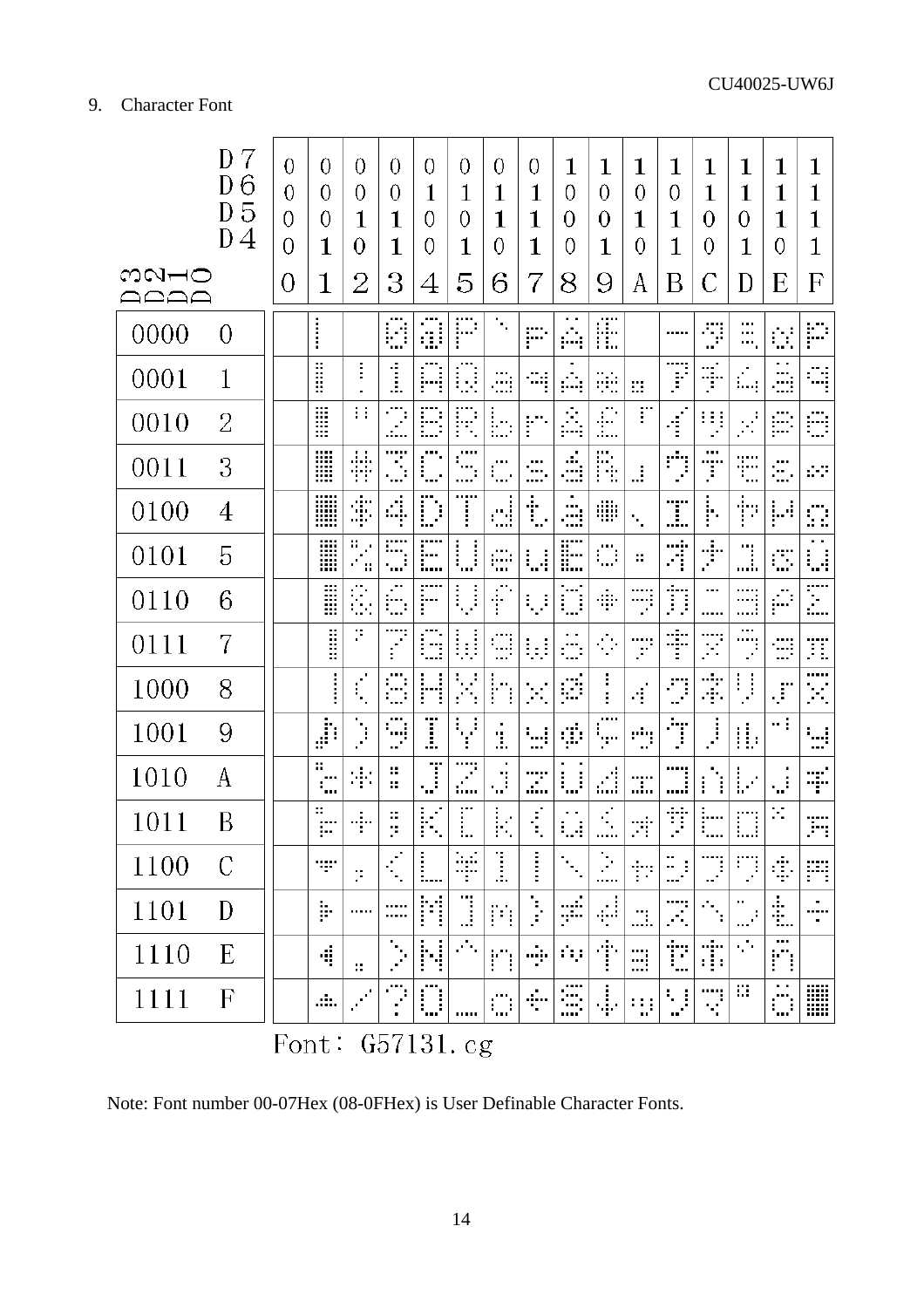#### 10. Timing

Input signal rise time and fall time  $< 15$  ns.





10.2. CPU bus read timing (Parallel interface i80 type)

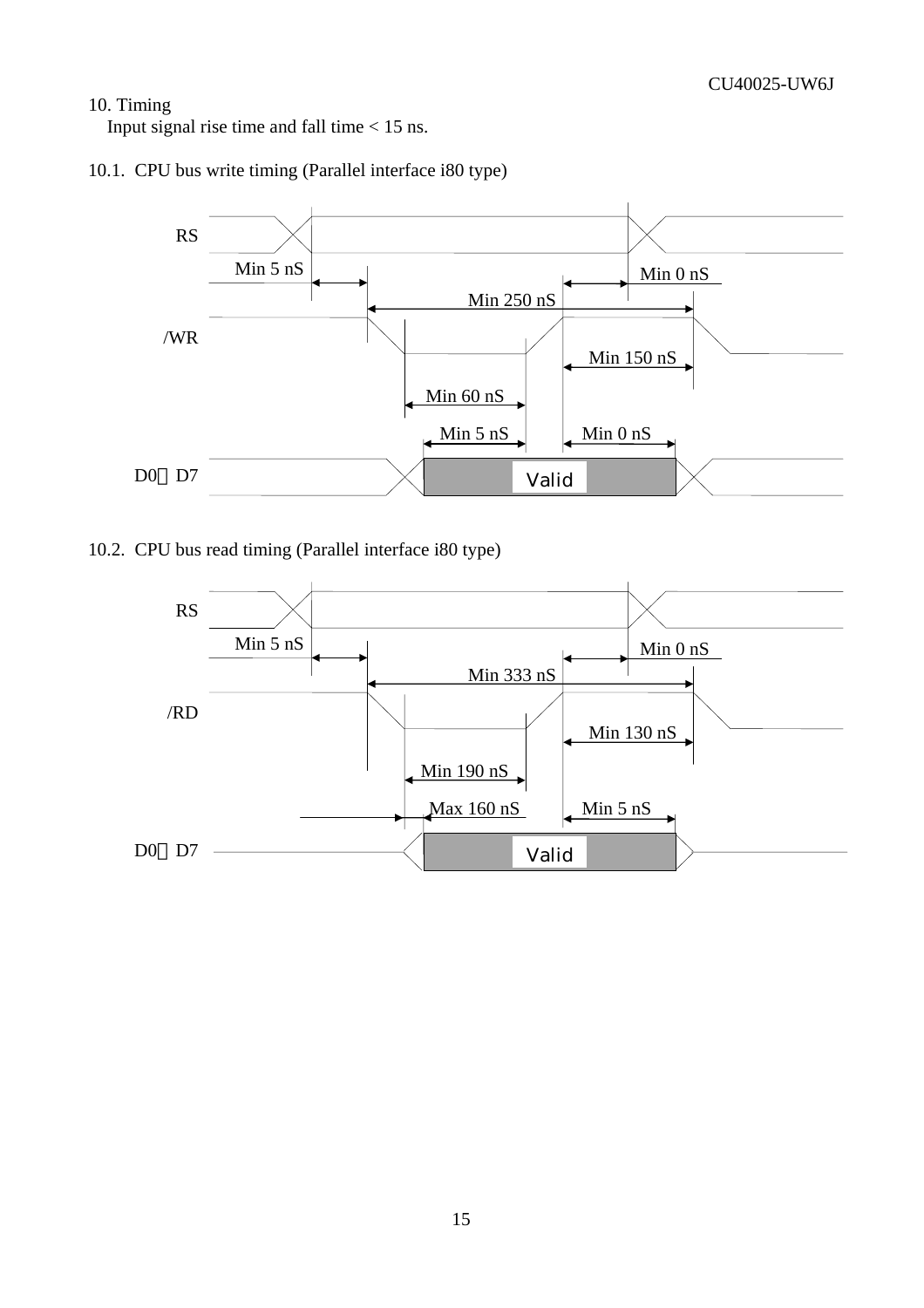



10.4. CPU bus read timing (Parallel interface M68 type)

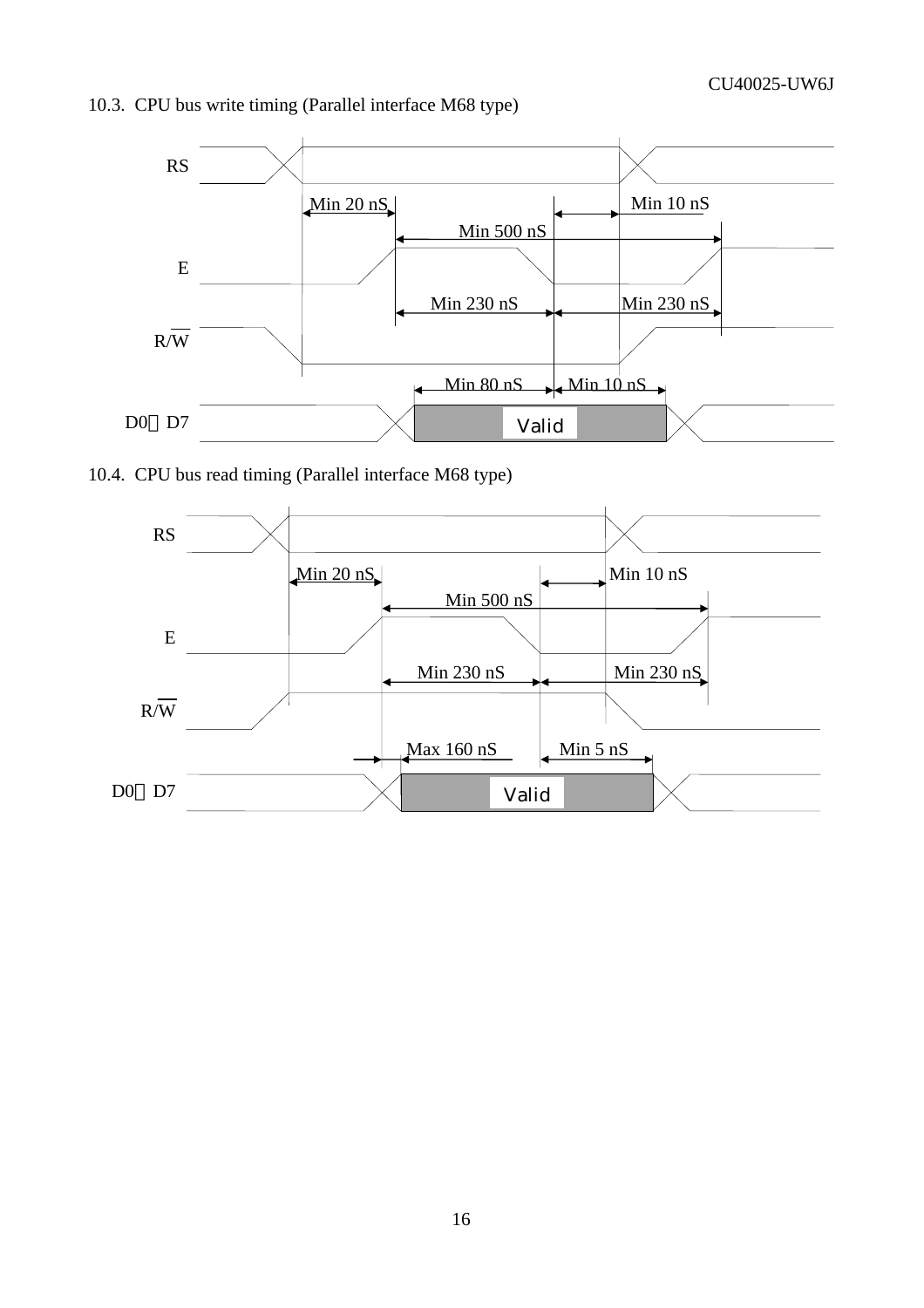

### 10.6 Read timing (Serial interface)

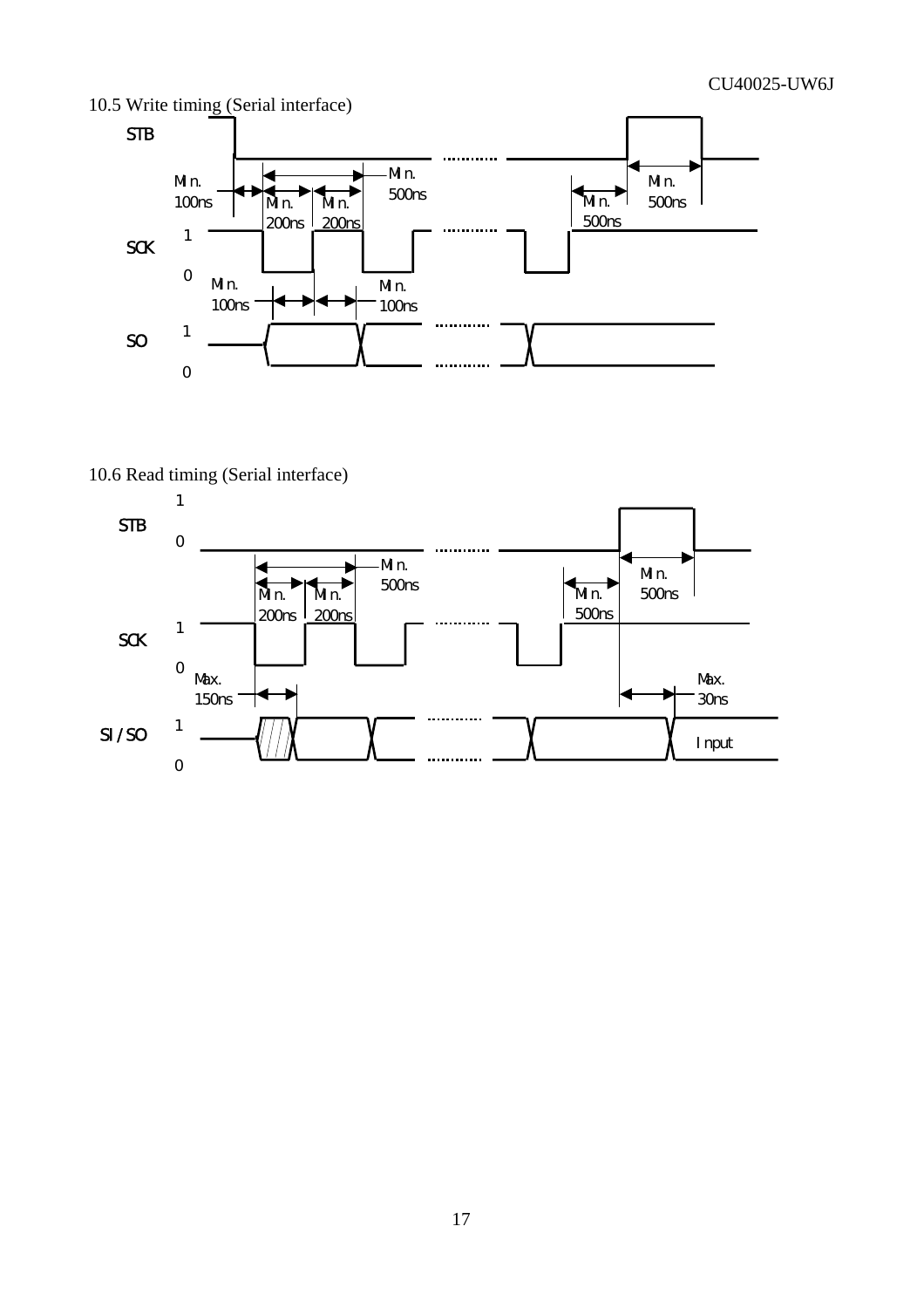#### 11. Connector Pin assignment

The through holes are prepared for power supply and data communications. A connector or pins may be able to solder to the holes.

Diameter of holes is 1.0mm.

| Pin No.        | Signal name      | Function             | Direction    |
|----------------|------------------|----------------------|--------------|
| 1              | <b>GND</b>       | Ground               | Input        |
| $\overline{2}$ | <b>VCC</b>       | Power supply         | Input        |
| 3              | NC               | Non connection       |              |
| $\overline{4}$ | <b>RS</b>        | Switch signal        | Input        |
| 5              | R/W(WR)          | Data transfer select | Input        |
|                |                  | (Write enable)       |              |
| 6              | E(RD)            | Write enable         | Input        |
|                |                  | (Read enable)        |              |
| 7              | D <sub>B</sub> 0 | Data input           | Input/Output |
| 8              | DB1              | Data input           | Input/Output |
| 9              | D <sub>B2</sub>  | Data input           | Input/Output |
| 10             | DB <sub>3</sub>  | Data input           | Input/Output |
| 11             | DB <sub>4</sub>  | Data input           | Input/Output |
| 12             | D <sub>B5</sub>  | Data input           | Input/Output |
| 13             | D <sub>B6</sub>  | Data input           | Input/Output |
| 14             | D <sub>B</sub> 7 | Data input           | Input/Output |

11.1. 14pin Connector (CN2) for parallel interface

NC: no connection

The third through hole is for reset input when No 1 and No 2 of JP4 are short.

#### 11.2 6pin Connector (CN3) for serial interface

| Pin No. | Signal name | Function          | Direction    |
|---------|-------------|-------------------|--------------|
|         | <b>VCC</b>  | Power supply      | Input        |
|         | SI/SO       | Data input/output | Input/Output |
|         | <b>GND</b>  | Ground            | Input        |
|         | <b>STB</b>  | Strobe            | Input        |
|         | <b>SCK</b>  | Display clock     | Input        |
|         | NC          | Non connection    |              |

NC: no connection

The 6th through hole is for reset input when No 1 and No 2 of JP4 are short.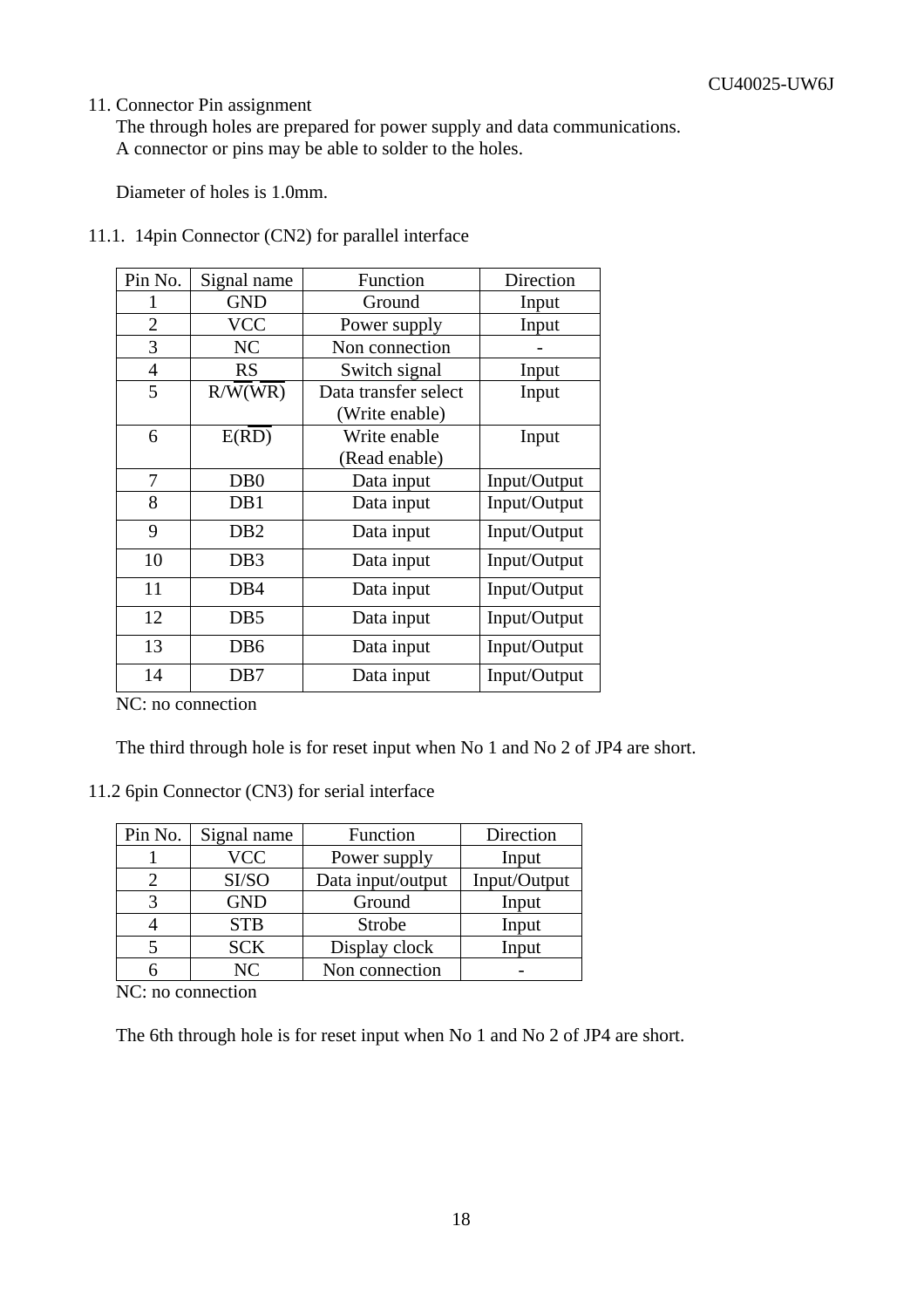